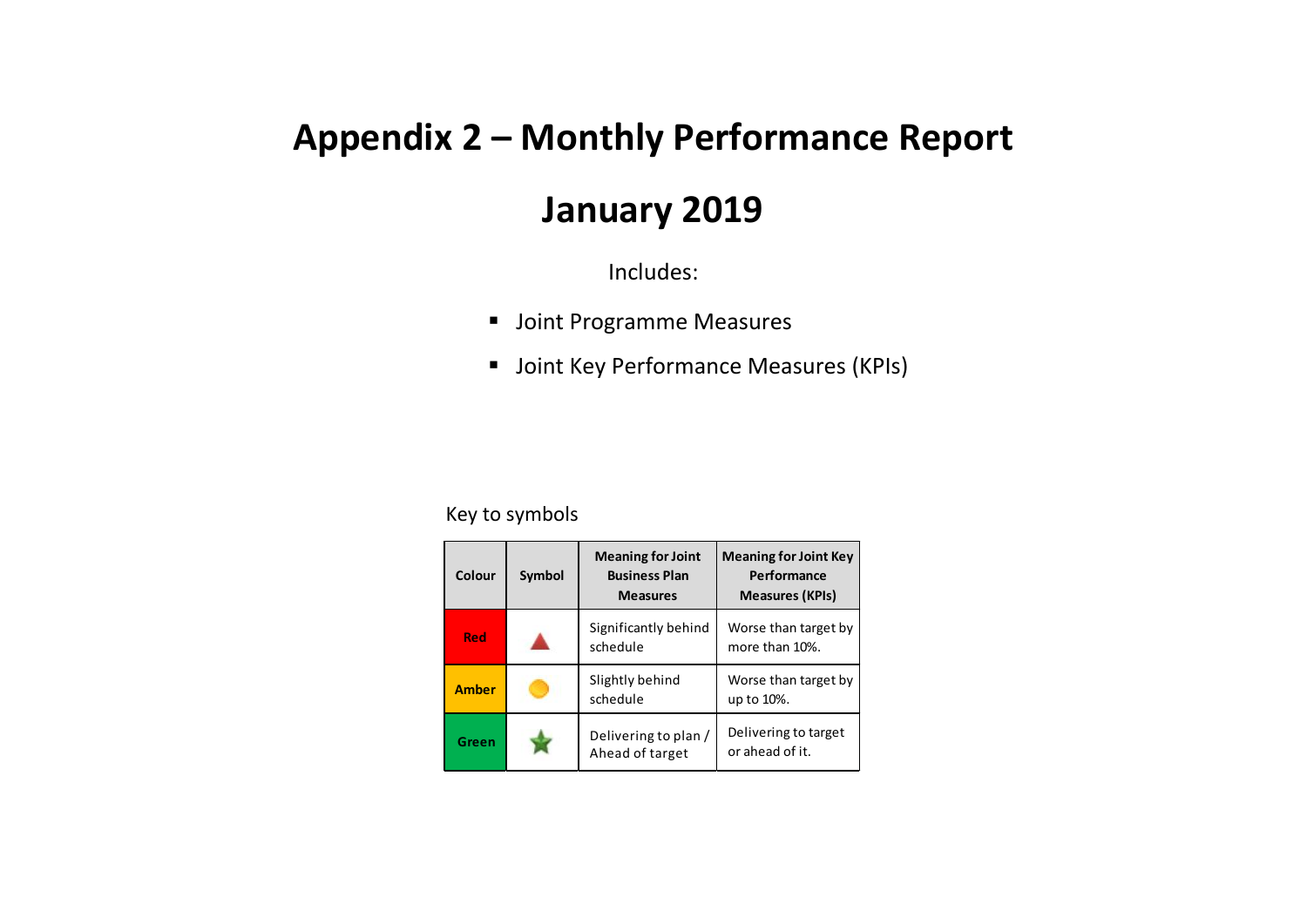| Joint Programme Measures -Protected, Green and Clean                                  |                                     |                                                              |                                                                                                                                                                                                                        |                                                                                                                                                                                                                                                                                                                                                                                                                                                                                                                                                                                                                                                                                                                                                                                                                                                                                                                                                                                                         |            |                                                                                                                                                                                                                                                                             |            |  |  |  |  |
|---------------------------------------------------------------------------------------|-------------------------------------|--------------------------------------------------------------|------------------------------------------------------------------------------------------------------------------------------------------------------------------------------------------------------------------------|---------------------------------------------------------------------------------------------------------------------------------------------------------------------------------------------------------------------------------------------------------------------------------------------------------------------------------------------------------------------------------------------------------------------------------------------------------------------------------------------------------------------------------------------------------------------------------------------------------------------------------------------------------------------------------------------------------------------------------------------------------------------------------------------------------------------------------------------------------------------------------------------------------------------------------------------------------------------------------------------------------|------------|-----------------------------------------------------------------------------------------------------------------------------------------------------------------------------------------------------------------------------------------------------------------------------|------------|--|--|--|--|
| <b>Measure</b>                                                                        | <b>Portfolio Holder</b>             | Director/Lea<br>d Officer                                    | <b>Last Milestone</b>                                                                                                                                                                                                  | <b>Next Milestone</b>                                                                                                                                                                                                                                                                                                                                                                                                                                                                                                                                                                                                                                                                                                                                                                                                                                                                                                                                                                                   |            | <b>Status Commentary</b>                                                                                                                                                                                                                                                    | <b>YTD</b> |  |  |  |  |
| JBP1.1.1 Maintain High Quality<br><b>Waste &amp; Recycling Services</b>               | Cllr D Bambridge<br>CIIr D Pickford | Carr, Jane<br>Kane, Graeme<br>Potter, Ed                     | Christmas collections<br>went well. No major<br>problems, collections<br>back to usual days by<br>the start of January.                                                                                                | New version of Bartec<br>launched in early<br>February for both<br>Councils. This system will<br>offer opportunities to<br>further enhance customer<br>service.                                                                                                                                                                                                                                                                                                                                                                                                                                                                                                                                                                                                                                                                                                                                                                                                                                         | $\star$    | Collections gone well in January. Catch up after<br>Christmas disruption was quick & back on track by 2<br>January                                                                                                                                                          | $\star$    |  |  |  |  |
| JBP1.1.2 Provide High Quality<br><b>Street Cleansing Services</b>                     | Cllr D Bambridge<br>Cllr D Pickford | Carr, Jane<br>Kane, Graeme<br>Potter, Ed                     | No problems over the<br>New Year period. More<br>resources committed<br>to verge clearances.                                                                                                                           | Carrying on verge litter<br>picking works before grass<br>growing season<br>commences.                                                                                                                                                                                                                                                                                                                                                                                                                                                                                                                                                                                                                                                                                                                                                                                                                                                                                                                  | $\bigstar$ | All on track. During January a significant amount of<br>litter picking on verges taken place as the vegetation<br>has died back. Some disruption as resources<br>diverted to gritting in the later part of January.                                                         | $\star$    |  |  |  |  |
| JBP1.1.3 Tackle Environmental<br>Crime                                                | Cllr D Bambridge<br>CIIr D Pickford | Carr, Jane<br>Kane, Graeme<br>Potter, Ed                     | Development of action<br>plans continued.                                                                                                                                                                              | Start implementation of<br>the action plan to reduce<br>fly tipping and promote<br>responsible behaviour<br>regarding waste.                                                                                                                                                                                                                                                                                                                                                                                                                                                                                                                                                                                                                                                                                                                                                                                                                                                                            | $\bigstar$ | Action plan developed and planning for implementation<br>underway                                                                                                                                                                                                           | $\bigstar$ |  |  |  |  |
| JBP1.1.4 Reduce Our Carbon<br><b>Footprint and Protect the Natural</b><br>Environment | CIIr D Bambridge<br>Cllr D Pickford | Carr, Jane<br>Kane, Graeme<br>Riley, Nicola<br>Webb, Richard | For both CDC and<br>SNC discussions are<br>taking place with<br>Communications<br>regarding the use of<br>Social Media to put out<br>messages about the<br>actions individuals can<br>take to reduce air<br>pollution. | For both CDC and SNC work<br>is starting on the 2019<br>Annual Status reports to be<br>submitted to Defra by the<br>end of June. The reports will<br>provide a review of the air<br>quality monitoring<br>undertaken in 2018.<br>SNC - A briefing note on air<br>quality in the Towcester Air<br>Quality Management Area<br>will go to Scrutiny Committee<br>on the 20th February 2019.<br>The report compares the<br>data for nitrogen dioxide<br>levels when the A5 through<br>Towcester was closed during<br>August to November 2018 for<br>road repairs, with similar<br>periods in 2017 when open.<br>As expected, because<br>emissions from road<br>transport are the main<br>source of the pollution, the<br>data shows a significant<br>reduction in measured<br>nitrogen dioxide levels during<br>the months there were road<br>closures along the A5.<br>CDC - A meeting is to be<br>arranged with County<br>Highways to review progress<br>of the actions in the Air<br>Quality Action Plan. | ★          | Air quality<br>monitoring continued across<br>both<br>districts with the monitoring of nitrogen dioxide<br>levels at 47 locations in CDC and 32 locations in<br>SNC.<br>CDC - Work is ongoing regarding an anti-idling<br>campaign at the London Road crossing in Bicester. | ★          |  |  |  |  |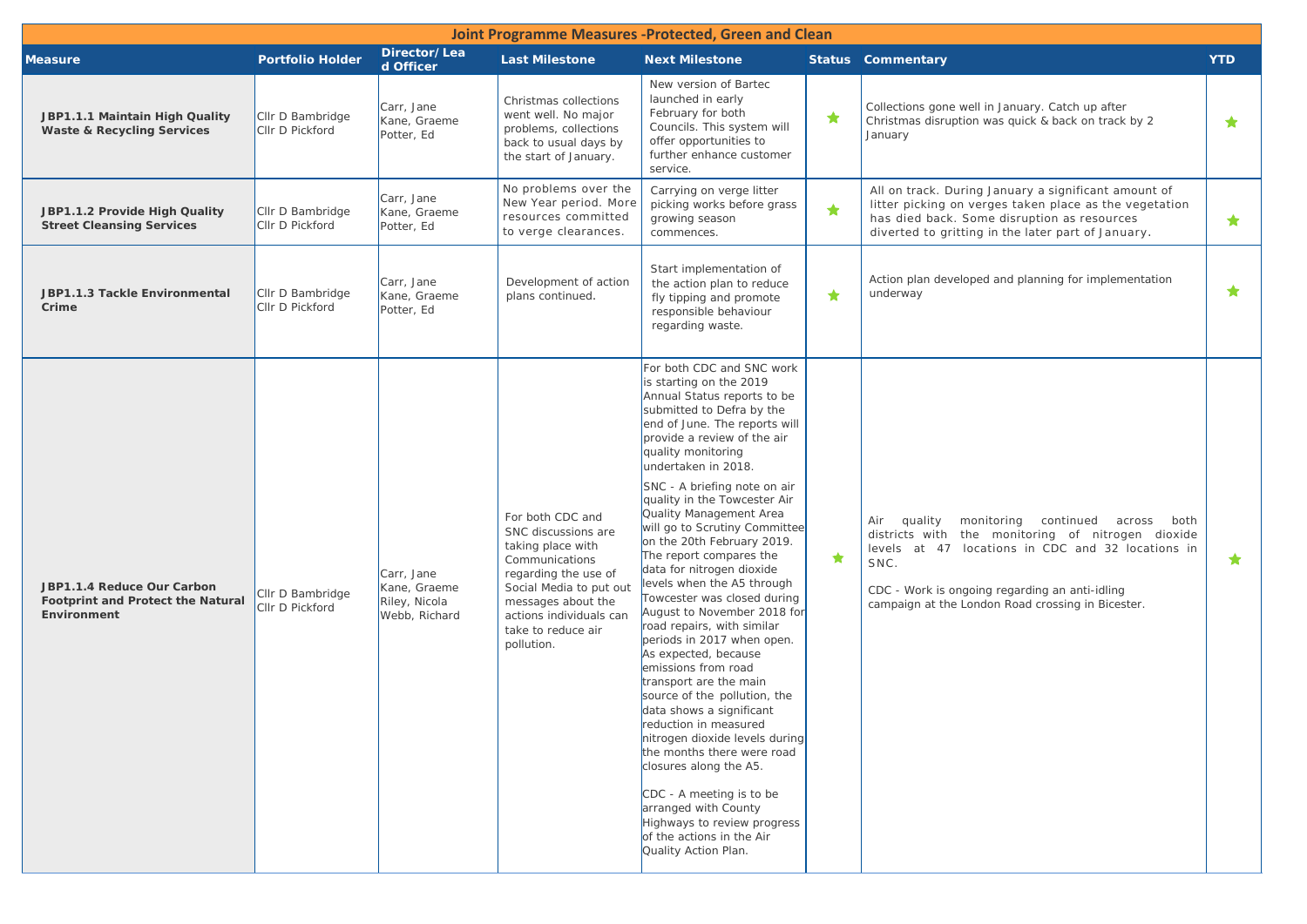| Joint Programme Measures -Protected, Green and Clean  |                                       |                                                              |                                                                                                                                                                                                                                                                                                                    |                                                                                                                                                                                                                                                          |            |                                                                                                                                                                                                                                                                                                                                                                                                                                                                                                                                                                                                                                                                                                                                                                                                                                                                                 |            |  |  |  |  |
|-------------------------------------------------------|---------------------------------------|--------------------------------------------------------------|--------------------------------------------------------------------------------------------------------------------------------------------------------------------------------------------------------------------------------------------------------------------------------------------------------------------|----------------------------------------------------------------------------------------------------------------------------------------------------------------------------------------------------------------------------------------------------------|------------|---------------------------------------------------------------------------------------------------------------------------------------------------------------------------------------------------------------------------------------------------------------------------------------------------------------------------------------------------------------------------------------------------------------------------------------------------------------------------------------------------------------------------------------------------------------------------------------------------------------------------------------------------------------------------------------------------------------------------------------------------------------------------------------------------------------------------------------------------------------------------------|------------|--|--|--|--|
| <b>Measure</b>                                        | <b>Portfolio Holder</b>               | Director/Lea<br>d Officer                                    | <b>Last Milestone</b>                                                                                                                                                                                                                                                                                              | <b>Next Milestone</b>                                                                                                                                                                                                                                    |            | <b>Status Commentary</b>                                                                                                                                                                                                                                                                                                                                                                                                                                                                                                                                                                                                                                                                                                                                                                                                                                                        | <b>YTD</b> |  |  |  |  |
| JBP1.1.5 Mitigate the Effects of<br>HS <sub>2</sub>   | Cllr C Clarke<br><b>Clir S Clarke</b> | Carr, Jane<br>Feehily, Paul<br>Newton, Jim                   | SNC Forward Plan for<br>period January to July<br>2019 issued.                                                                                                                                                                                                                                                     | Progress discussion<br>on design<br>parameters for<br>route wide 'common'<br>elements.<br>Engagement on Key<br><b>Design Elements</b><br>viaducts at Lower<br>Thorpe and Edgcote.                                                                        | $\bigstar$ | SNC Forward Plan for period to July2019 issued ON<br>31.1/19, identifies works with anticipated timings to be<br>progressed.                                                                                                                                                                                                                                                                                                                                                                                                                                                                                                                                                                                                                                                                                                                                                    | $\bigstar$ |  |  |  |  |
| JBP1.1.6 Maintain the District as<br>a Low Crime Area | Cllr A McHugh<br>Cllr K Cooper        | Carr, Jane<br>Kane, Graeme<br>Riley, Nicola<br>Webb, Richard | The Community Safety<br>Action Plan review will<br>continue throughout<br>Q4.<br>Safeguarding training<br>was offered to Cllrs in<br>Cherwell and South<br>Northants with over 30<br>across both<br>organisations choosing<br>to attend the training.<br>Training assessment<br>and need is still under<br>review. | Continue to review the<br>$\bigstar$<br>Community Safety<br>Partnership Action Plans<br>in $Q4$                                                                                                                                                          |            | During the last month crime trends have remained<br>stable across both District areas. There is no significant<br>exceptional reporting in South Northants with crime<br>data showing that SNC has the lowest reported crime in<br>the County. A successful rural crime event was held with<br>over 80 land/business owners' feedback was positive. We<br>will look at measuring the impact on this event alongside<br>rural crime stats moving forward.<br>Cherwell continues to see an increase in burglary and there<br>are several activities supported by the Council supporting<br>the police in this area. There will be some changes to<br>partnership meetings to ensure that we continue to<br>remain fit for purpose and in a position to respond to<br>crime and community safety peers. A plan is in place<br>to reduce the impact of ASB in Bicester Town Centre. |            |  |  |  |  |
| JBP1.1.7 Protect the Built Heritage                   | Cllr C Clarke<br>Cllr R Clarke        | Carr, Jane<br>Feehily, Paul<br>Jolley, Robert<br>Newton, Jim | CDC - Dates have been<br>set for Somerton and<br><b>Stratton Audley</b><br>Consultation.<br>SNC - No change from<br>December 2018.<br>Delivering to Plan.<br>Agreed work plan to<br>consider the following<br>villages: Helmdon,<br>Shutlanger, Whittlebury,<br>Syresham, Horton, and<br>Wappenham.                | CDC - Work on Ardley<br>Conservation area<br>continues.<br>SNC - Research on the<br>suitability (or not) for the<br>possible designation of<br>Shutlanger and Helmdon<br>as conservation areas is<br>underway and is<br>scheduled for March<br>Committee | œ          | CDC - The dates of consultation of Stratton Audley and<br>Somerset have been set, Somerton on 26th February<br>and Stratton Audley on 9th April, which will coincide<br>with the Parish Council Meeting. Work is also nearing<br>completion on Ardley Conservation area.<br>SNC - No change from December 2018. Delivering to<br>Plan. All conservation area appraisals well received by<br>Committee.<br>Other villages to be considered are: Helmdon,<br>Shutlanger, Whittlebury, Syresham, Horton, and<br>Wappenham.                                                                                                                                                                                                                                                                                                                                                         |            |  |  |  |  |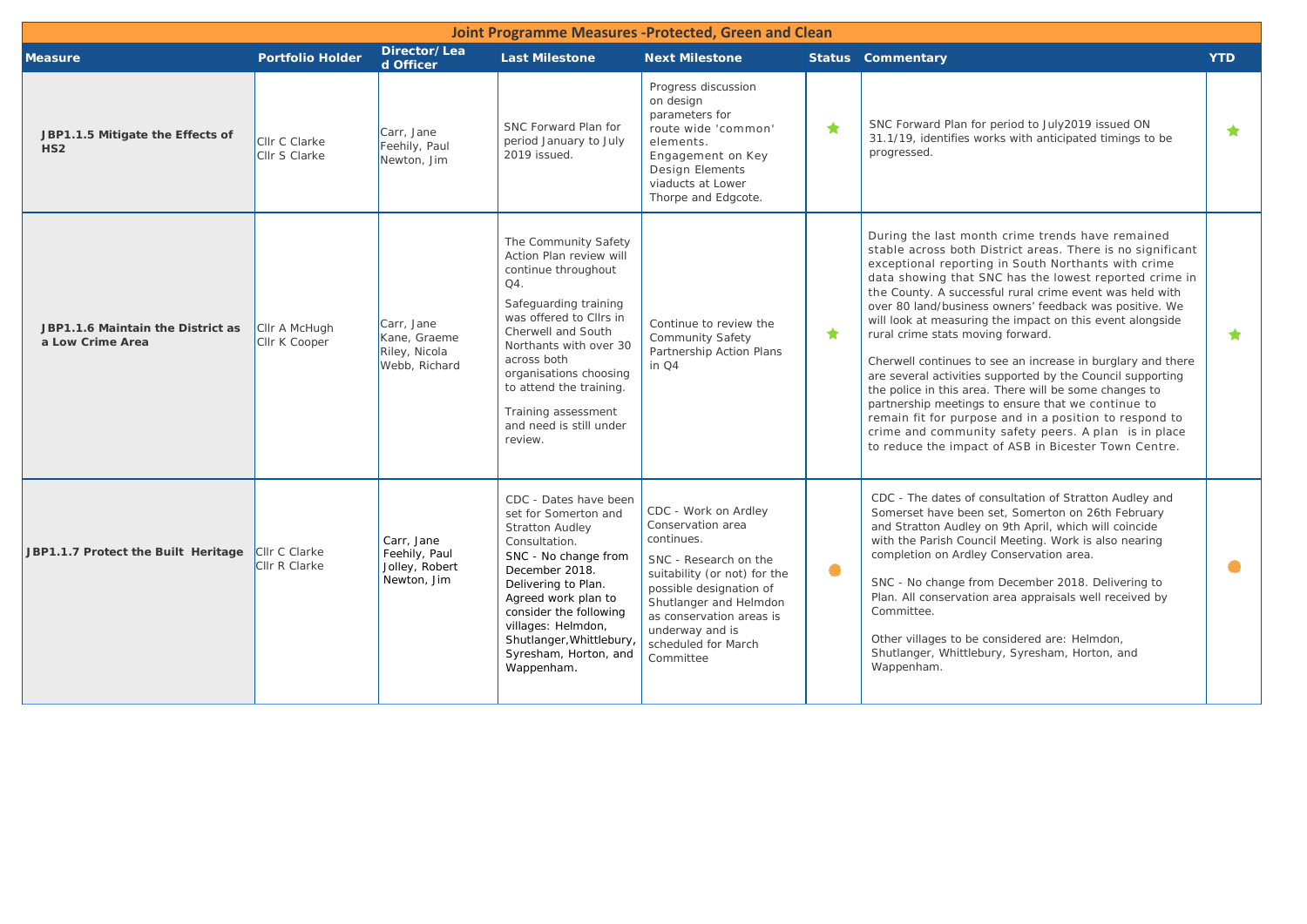|                                                                 |                                                                 |                                                              |                                                                                                                                                                                                                                                                                                                                                                                                                                                               | <b>Joint Programme Measures - Thriving Communities &amp; Wellbeing</b>                                                                                                                                                                                                                                                                                                                                                             |   |                                                                                                                                                                                   |            |
|-----------------------------------------------------------------|-----------------------------------------------------------------|--------------------------------------------------------------|---------------------------------------------------------------------------------------------------------------------------------------------------------------------------------------------------------------------------------------------------------------------------------------------------------------------------------------------------------------------------------------------------------------------------------------------------------------|------------------------------------------------------------------------------------------------------------------------------------------------------------------------------------------------------------------------------------------------------------------------------------------------------------------------------------------------------------------------------------------------------------------------------------|---|-----------------------------------------------------------------------------------------------------------------------------------------------------------------------------------|------------|
| <b>Measure</b>                                                  | <b>Portfolio Holder</b>                                         | Director/Le<br>ad Officer                                    | <b>Last Milestone</b>                                                                                                                                                                                                                                                                                                                                                                                                                                         | <b>Next Milestone</b>                                                                                                                                                                                                                                                                                                                                                                                                              |   | <b>Status</b> Commentary                                                                                                                                                          | <b>YTD</b> |
| JBP2.1.1 Provide & Support Health<br>& Wellbeing                | Cllr A McHugh<br>Cllr C Clarke<br>Cllr K Cooper<br>Cllr T Ilott | Carr, Jane<br>Feehily, Paul<br>Riley, Nicola<br>Rowe, Rosie  | CDC & SNC -<br>Wellbeing Activity<br>Maps consolidated,<br>and further activities<br>added.<br>SNC - 'Good Neighbour'<br>scheme development<br>SLA agreed with<br>Northants ACRE.<br>CDC - 'Community<br>Connect' Social<br>Prescribing scheme<br>launched. Initially<br>working with<br>Deddington Health<br>Centre and Bicester<br>Health Centre.                                                                                                           | CDC & SNC -<br>Wellbeing Activity<br>Maps: Promotion<br>through new channels,<br>including social media,<br>to increase public<br>awareness.<br>CDC - Work with<br>Citizen's Advice to roll<br>out social prescribing<br>& to develop delivery<br>capacity in voluntary<br>sector.<br>SNC - Work with Health<br>& Wellbeing Forum<br>partners to bid for and<br>deliver programmes<br>funded by Northants<br>Public Health Grants. | ★ | Social Prescribing is run by Citizen's Advice, with funding &<br>support from CDC & Oxon Clinical Commissioning Group.<br>Public Health Grants is a new initiative funded by NCC. | $\star$    |
| JBP2.1.2 Provide enhanced leisure Cllr G Reynolds<br>facilities | Cllr K Cooper                                                   | Carr, Jane<br>Didcock, Liam<br>Kane, Graeme<br>Riley, Nicola | As reported in the<br>previous month the<br>new Brackley Leisure<br>Centre opened in<br>November 2018.<br>Usage of the new<br>centre has been<br>excellent with around<br>25,000 reported visits<br>in December 2018<br>compared to the<br>combined usage in<br>December 2017 of<br>circa 15,000. Brackley<br>Leisure Centre also<br>hosted its Opening<br>Event for the new<br>facility on Saturday<br>19th January<br>supported by Olympian<br>Mark Foster. | Works are planned<br>in April 2019 to<br>replace the metal<br>halide floodlights with<br>a new LED version at<br>Cooper Sports Facility<br>Artificial Pitch.                                                                                                                                                                                                                                                                       | ★ | Works were completed in December 2018 to the Gym<br>Facilities within Cherwell at Spiceball, Bicester and Kidlington<br>and Gosford Leisure Centres.                              | $\bigstar$ |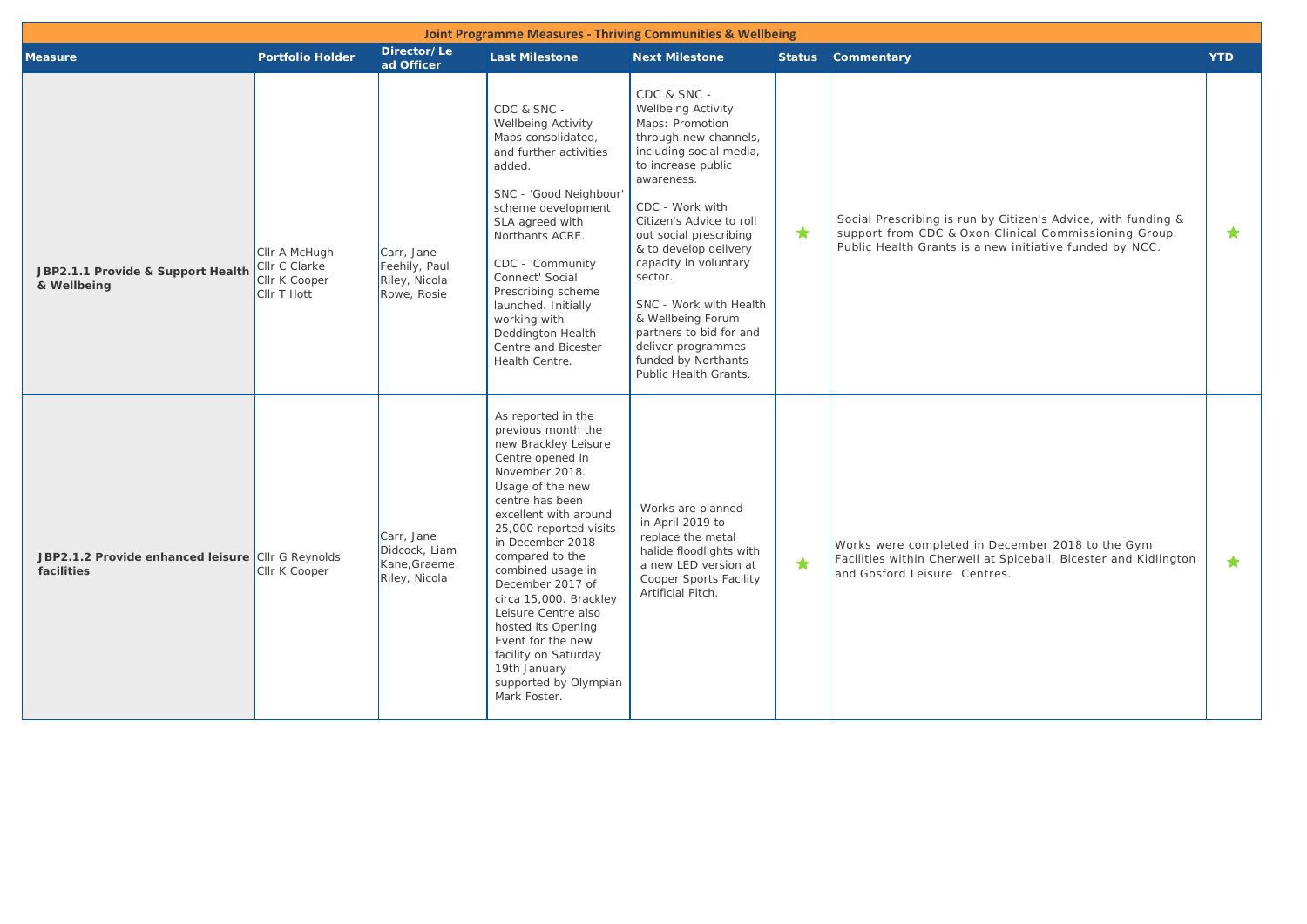|                                                     |                                |                                             |                                                                                                                                                                                                                                                                                                                                                                                                                                                                                                                                                                                                                                                                                                                         | <b>Joint Programme Measures - Thriving Communities &amp; Wellbeing</b>                                                                                                                                                                                                                                                                                                                                                               |               |                                                                                                                                                                                                                                                                                                                                                                                                                                                                                                                                                                                                                                                                                                                                                                                                                                                                                                                                                                                                                                                                                                                                                                                                                                                                                                                                                                                               |            |
|-----------------------------------------------------|--------------------------------|---------------------------------------------|-------------------------------------------------------------------------------------------------------------------------------------------------------------------------------------------------------------------------------------------------------------------------------------------------------------------------------------------------------------------------------------------------------------------------------------------------------------------------------------------------------------------------------------------------------------------------------------------------------------------------------------------------------------------------------------------------------------------------|--------------------------------------------------------------------------------------------------------------------------------------------------------------------------------------------------------------------------------------------------------------------------------------------------------------------------------------------------------------------------------------------------------------------------------------|---------------|-----------------------------------------------------------------------------------------------------------------------------------------------------------------------------------------------------------------------------------------------------------------------------------------------------------------------------------------------------------------------------------------------------------------------------------------------------------------------------------------------------------------------------------------------------------------------------------------------------------------------------------------------------------------------------------------------------------------------------------------------------------------------------------------------------------------------------------------------------------------------------------------------------------------------------------------------------------------------------------------------------------------------------------------------------------------------------------------------------------------------------------------------------------------------------------------------------------------------------------------------------------------------------------------------------------------------------------------------------------------------------------------------|------------|
| <b>Measure</b>                                      | <b>Portfolio Holder</b>        | Director/Lead<br><b>Officer</b>             | <b>Last Milestone</b>                                                                                                                                                                                                                                                                                                                                                                                                                                                                                                                                                                                                                                                                                                   | <b>Next Milestone</b>                                                                                                                                                                                                                                                                                                                                                                                                                | <b>Status</b> | Commentary                                                                                                                                                                                                                                                                                                                                                                                                                                                                                                                                                                                                                                                                                                                                                                                                                                                                                                                                                                                                                                                                                                                                                                                                                                                                                                                                                                                    | <b>YTD</b> |
| JBP2.1.3 Provide support to<br>the voluntary sector | Cllr A McHugh<br>Cllr K Cooper | Carr, Jane<br>Kane, Graeme<br>Riley, Nicola | Play: Full - Holiday<br>Hunger initiative<br>evaluation<br>published and shared<br>with Brighter Future<br>partners and<br>stakeholders Cherwell<br>Young People Play &<br>Wellbeing partnership<br>forum delivered -<br>17th January.<br>Hill Implementation<br>Group - First<br>meeting 18th<br>January.<br>Community Link<br>publication<br>distributed to<br>Voluntary sector<br>partners to support<br>them in their work<br>and share good<br>practice South<br>Northants Youth<br>Engagement<br>became a charity<br>on 15th January.<br>Monte Carlo Rally,<br>Connecting<br>Community stand on<br>31st January.<br>Linking residents to<br>information & advice<br>from the District<br>Council - 135<br>engaged | Hanwell Fields Community<br>Centre café launch - Feb<br>2019.<br>Bicester volunteer fair for<br>schools to<br>be delivered - 8th Feb at<br><b>Bicester Sports Centre.</b><br>Grimsbury New Year<br>wishes consultation event<br>to be delivered 18th Feb<br>at Burchester Place<br>Community Hall.<br>Age Friendly Banbury<br>stake holder steering<br>group meeting - 15th<br>Feb.<br>Brackley Play Day<br>preparation - 10th April | ★             | Community Link January newsletter supporting our<br>voluntary sector - Contents included a new year<br>calendar of training opportunities for voluntary<br>organisations with themes of recruitment and<br>retention of volunteers managing volunteers and<br>mental health & wellbeing sessions. Funding was<br>also a focus giving groups funding ideas and help to<br>sustain projects in the future.<br>New Year Wishes event Grimsbury - The Brighter<br>Futures event will take place on the 18 of February<br>engaging with the community by offering fun<br>activities and opportunities being delivered by local<br>groups and organisations. During the event<br>residents will be asked about their aspirations and<br>wishes for Grimsbury in 2019 and the feedback will<br>be used to form an action plan for the community. A<br>Grimsbury network of partners and stakeholders<br>will continue to meet to look at delivering the action<br>plan working closely with residents to make<br>Grimsbury a great place to live.<br>Hill Implementation Group - The first meeting set the<br>terms of reference for the group, identified potential<br>funding to develop programmes in the new centre<br>moving forward and the operational plans for autumn<br>2019. A site visit with all stakeholders took place on<br>25 of January to monitor the builds progress to<br>date. | $\star$    |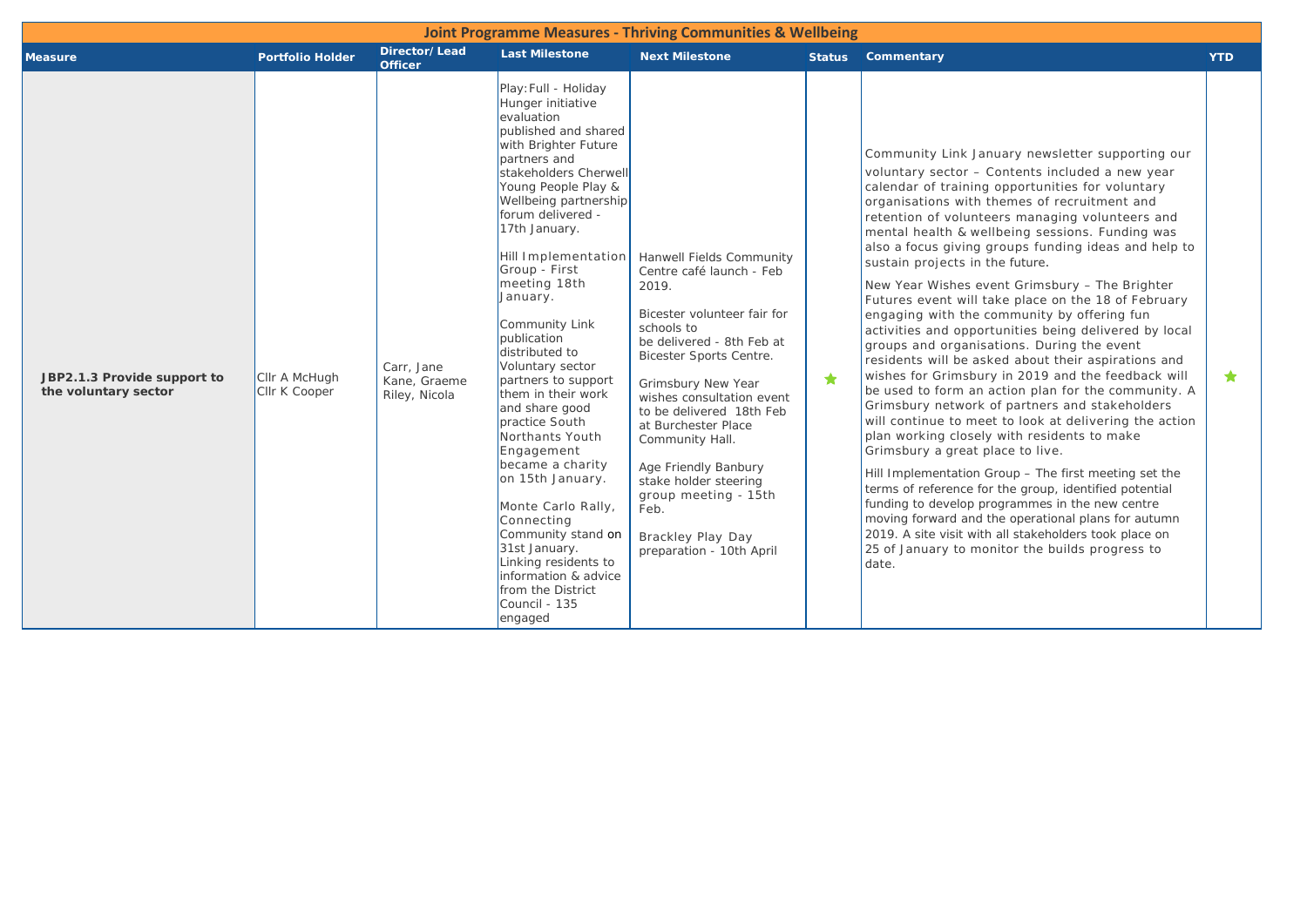|                                                                           |                                   |                                                              |                                                                                                                                                                                                                                                                                                                                                                                                                                                                                                                                                                                                                    | <b>Joint Programme Measures - Thriving Communities &amp; Wellbeing</b>                                                                                                                                                                                                                                                                                                                                                                                                                                                                                                                                                                                                                                                                                                                                                                                                                                                                          |            |                                                                                                                                                                                                                                                                                                                                                                                                                                                                                                                                                                                                                                                                                                                                                                                                                                                                                                                                                                                                                                                                                                                                                                                                                                                                          |            |
|---------------------------------------------------------------------------|-----------------------------------|--------------------------------------------------------------|--------------------------------------------------------------------------------------------------------------------------------------------------------------------------------------------------------------------------------------------------------------------------------------------------------------------------------------------------------------------------------------------------------------------------------------------------------------------------------------------------------------------------------------------------------------------------------------------------------------------|-------------------------------------------------------------------------------------------------------------------------------------------------------------------------------------------------------------------------------------------------------------------------------------------------------------------------------------------------------------------------------------------------------------------------------------------------------------------------------------------------------------------------------------------------------------------------------------------------------------------------------------------------------------------------------------------------------------------------------------------------------------------------------------------------------------------------------------------------------------------------------------------------------------------------------------------------|------------|--------------------------------------------------------------------------------------------------------------------------------------------------------------------------------------------------------------------------------------------------------------------------------------------------------------------------------------------------------------------------------------------------------------------------------------------------------------------------------------------------------------------------------------------------------------------------------------------------------------------------------------------------------------------------------------------------------------------------------------------------------------------------------------------------------------------------------------------------------------------------------------------------------------------------------------------------------------------------------------------------------------------------------------------------------------------------------------------------------------------------------------------------------------------------------------------------------------------------------------------------------------------------|------------|
| <b>Measure</b>                                                            | <b>Portfolio Holder</b>           | Director/Lea<br>d Officer                                    | <b>Last Milestone</b>                                                                                                                                                                                                                                                                                                                                                                                                                                                                                                                                                                                              | <b>Next Milestone</b>                                                                                                                                                                                                                                                                                                                                                                                                                                                                                                                                                                                                                                                                                                                                                                                                                                                                                                                           |            | <b>Status Commentary</b>                                                                                                                                                                                                                                                                                                                                                                                                                                                                                                                                                                                                                                                                                                                                                                                                                                                                                                                                                                                                                                                                                                                                                                                                                                                 | <b>YTD</b> |
| JBP2.1.4 Enhance community<br>resilience as part of emergency<br>planning | Cllr A McHugh<br>CIIr D Bambridge | Carr, Jane<br>Kane, Graeme<br>Riley, Nicola<br>Webb, Richard | Officers worked with<br>partners through the<br>local resilience<br>forums events to<br>start preparing for<br>any disruption which<br>could arise through<br>the<br>different Brexit<br>scenarios.<br>Senior managers<br>attend emergency<br>planning training<br>facilitated by<br>Oxfordshire<br>County Council in<br>December and<br>further sessions are<br>planned for<br>February. This will<br>enhance the<br>resilience of our<br>senior manager duty<br>Irota.<br>A draft report from<br>the audit of progress<br>lon<br>improving our<br>business continuity<br>arrangements was<br>received in January | Senior managers who form<br>part of the duty manager<br>rota will attend training<br>provided by Oxfordshire<br>County Council if they did<br>not attend the previous<br>sessions in December.<br>An EU Exit working group<br>will start to meet to<br>coordinate service planning<br>for potential EU Exit<br>scenarios.<br>Priorities have been agreed<br>for the new Emergency<br>Planning Partnership<br>between Oxfordshire<br>County Council and<br>Cherwell District Council<br>and work will progress<br>against these priorities.<br>This includes planning<br>training for elements of our<br>emergency plans, including<br>setting up rest and<br>reception centres in the<br>event of an incident leading<br>to people having to be<br>evacuated.<br>The Business Continuity<br>audit report will be finalized<br>in February and an action<br>plan will be prepared to<br>address the<br>recommendations<br>for approval in March. | $\bigstar$ | In order to ensure we have robust emergency plans and<br>relationships with key partners, we have a number of<br>arrangements in place, including-<br>Facilitating the Inter Agency Group which plans<br>for events at Silverstone in 2019;<br>Engaging with Parish Councils on their local<br>emergency plans together with Oxfordshire County<br>Council;<br>Attending and supporting regional and national<br>exercises, conferences and training with key partners.<br>This has included learning from those agencies<br>involved in major terrorist and weather-related<br>incidents in recent years including Manchester,<br>Salisbury, Lancaster and London.<br>Working with the local resilience forums to assess<br>risks and plan for foreseeable events and<br>circumstances which could adversely impact on<br>our communities.<br>A new partnership is in place with Oxfordshire County<br>Council which involves them in providing expert advice<br>and resource to oversee CDC's Emergency Plans.<br>The Business Continuity working group have<br>reviewed the business plans and updated<br>corporate documents such as the overarching<br>approach and strategy. These will be completed in<br>Quarter 4 ready for approval by the Leadership<br>Team. | ★          |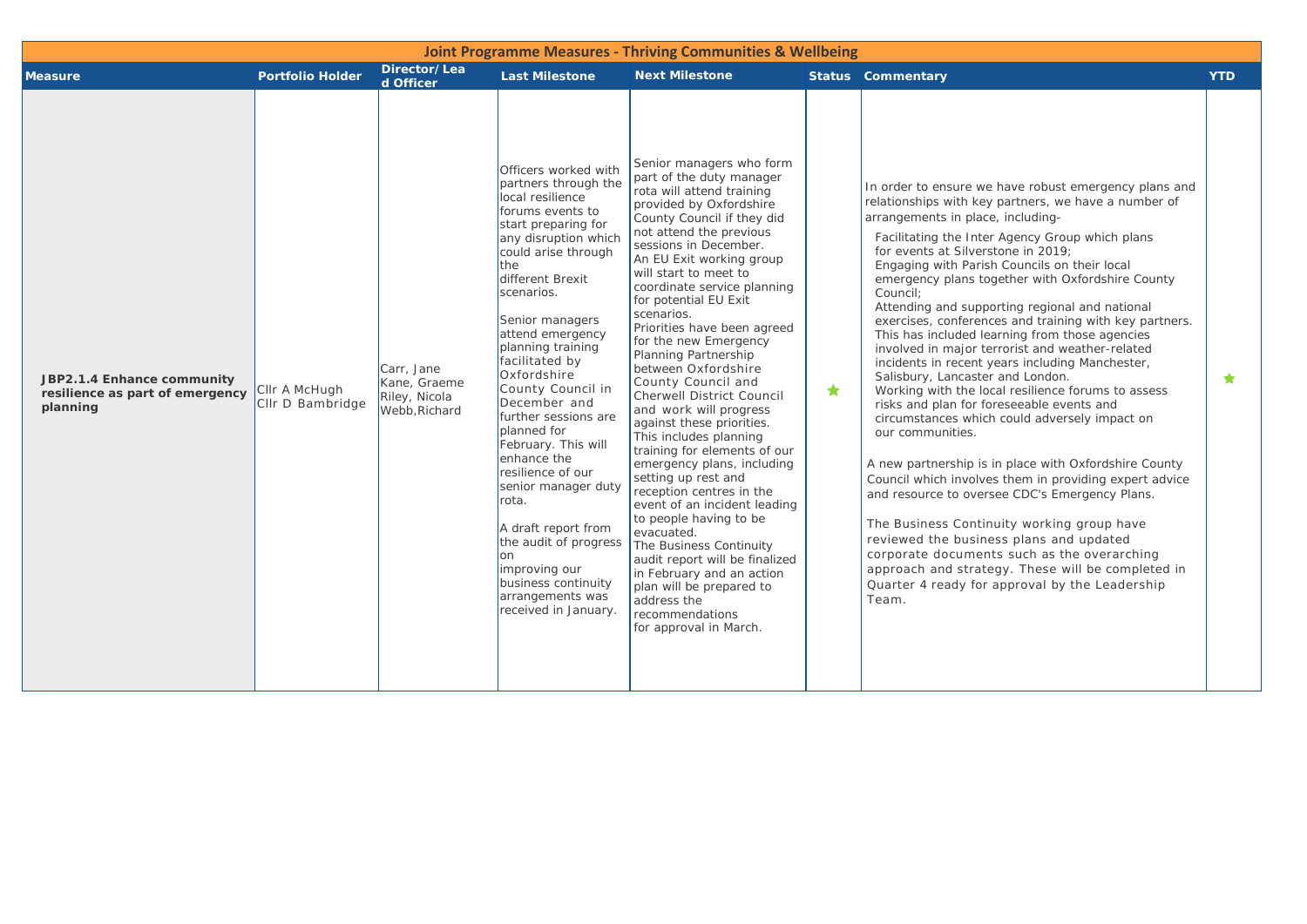| <b>Joint Programme Measures - Thriving Communities &amp; Wellbeing</b> |                                   |                                                |                                                                                                                                                                                                                                                                                                                                                                                                                                                                                                                                                                      |                                                                                                                                                                                                                                                                                                                                                                                                                          |   |                                                                                                                                                                                                                                                                                                                                                                                                                                                               |            |  |  |  |  |
|------------------------------------------------------------------------|-----------------------------------|------------------------------------------------|----------------------------------------------------------------------------------------------------------------------------------------------------------------------------------------------------------------------------------------------------------------------------------------------------------------------------------------------------------------------------------------------------------------------------------------------------------------------------------------------------------------------------------------------------------------------|--------------------------------------------------------------------------------------------------------------------------------------------------------------------------------------------------------------------------------------------------------------------------------------------------------------------------------------------------------------------------------------------------------------------------|---|---------------------------------------------------------------------------------------------------------------------------------------------------------------------------------------------------------------------------------------------------------------------------------------------------------------------------------------------------------------------------------------------------------------------------------------------------------------|------------|--|--|--|--|
| <b>Measure</b>                                                         | <b>Portfolio Holder</b>           | Director/Lead<br><b>Officer</b>                | <b>Last Milestone</b>                                                                                                                                                                                                                                                                                                                                                                                                                                                                                                                                                | <b>Next Milestone</b>                                                                                                                                                                                                                                                                                                                                                                                                    |   | <b>Status</b> Commentary                                                                                                                                                                                                                                                                                                                                                                                                                                      | <b>YTD</b> |  |  |  |  |
| JBP2.1.5 Prevent homelessness                                          | Cllr J Donaldson<br>Cllr K Cooper | Carr, Jane<br>Douglas, Gillian<br>Kane, Graeme | SNC- The team have<br>met with colleagues<br>from the Clinical<br>Commissioning<br>Group and local<br>acute and<br>community hospitals<br>and they are keen to<br>fund an outreach<br><b>Housing Options</b><br>service. Staff have<br>also started the<br>review of the<br>customer journey<br>for people<br>approaching the<br>council seeking<br>housing advice and<br>help regarding<br>homelessness to<br>ensure the process<br>is efficient and<br>effective.<br>CDC- A draft<br><b>Homelessness</b><br><b>Prevention Fund</b><br>policy has been<br>produced. | A further meeting will take<br>place between the SNC<br>housing team and health<br>sector colleagues to progress<br>plans for an outreach housing<br>options service at the local<br>acute and community<br>hospitals by the end of<br>February.<br>Both councils have arranged<br>a session for key<br>stakeholders to provide<br>feedback and comments into<br>the service health check that<br>is currently underway. | ★ | The 5 additional winter beds for rough sleepers being<br>provided January - March 2019 are now open and being<br>used by people with a local connection to Cherwell. The<br>provision is in Oxford and will provide high level support to<br>help people recover and access accommodation in Cherwell.<br>In January both councils hosted meetings with key<br>partners regarding homelessness prevention work<br>(Homelessness Prevention Network Meetings). | $\star$    |  |  |  |  |
| JBP2.1.6 Safeguard the vulnerable                                      | Cllr A McHugh<br>Cllr K Cooper    | Carr, Jane<br>Kane, Graeme<br>Riley, Nicola    | At CDC we drew down<br>£10k of funding from<br>MHCLG for additional<br>winter beds in order<br>to assist rough<br>sleepers off the<br>street January to<br>March 2019. (MHCLG:<br>Ministry for Housing,<br>Communities and<br>Local Government).<br>At both SNC and<br>CDC the average<br>time for assessing<br>new claims for<br>Housing Benefit has<br>improved. The Debt<br>and Money advice<br>team also had a very<br>successful January<br>19 with financial<br>gains totaling £29k<br>and cumulative gains<br>of over £3m.                                    | At CDC we are extending the<br>provision of 10 additional<br>beds for rough sleepers at<br>Simon House to May 2019<br>and tendering for this<br>provision to continue until<br>2020.<br>the Universal Credit project<br>team is meeting again in<br>February 19 to look at the<br>impact of Universal Credit<br>across both districts and to<br>work with partners to address<br>any issues.                             | ★ | At CDC a review of the Single Homeless Pathway has<br>been undertaken with a view to meeting the needs of<br>homeless single people and couples with complex<br>needs longer term. This will inform joint commissioning<br>with Oxfordshire County Council and Cherwell specific<br>needs.                                                                                                                                                                    | ★          |  |  |  |  |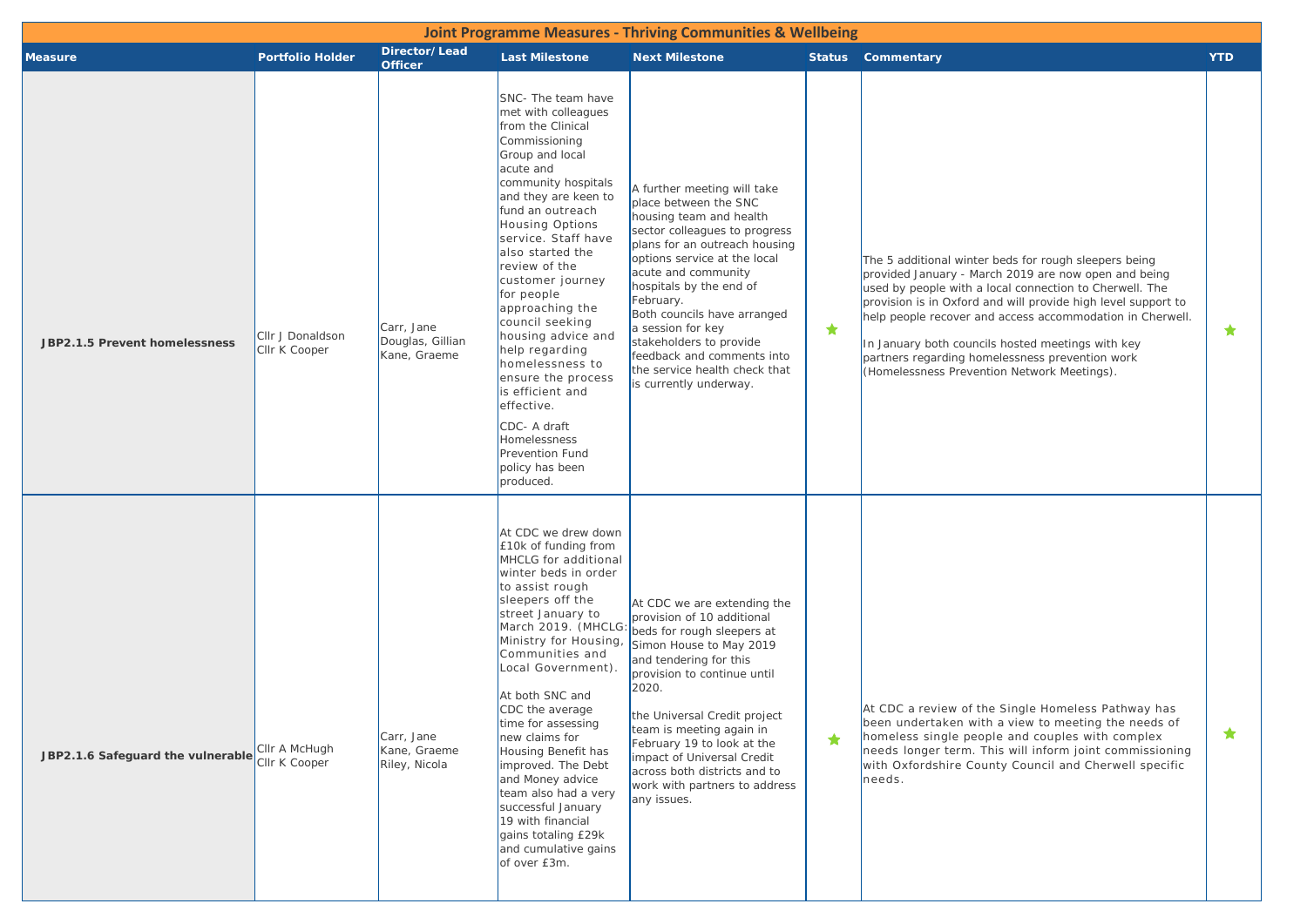| <b>Measure</b>                                                                   | <b>Portfolio Holder</b>                                             | Director/Lead<br><b>Officer</b>                | <b>Last Milestone</b>                                                                                                         | <b>Joint Programme Measures - Thriving Communities &amp; Wellbeing</b>                                                                                                                                                                                                                                                                                                                                                                                                                  | <b>Status</b> | <b>Commentary</b>                                                                                                                                                                                                                                                                                                                                                                                                                                                                                                                                                                                                                                                                                                                                                                                                                                                                                                                                                                                                                                                                                                                                                                                                                                                                                                                                                                                                                                                                                                                                                                                                                                                                                                                                                                                                                                                                                                                                                                                                                                                                                       | <b>YTD</b> |
|----------------------------------------------------------------------------------|---------------------------------------------------------------------|------------------------------------------------|-------------------------------------------------------------------------------------------------------------------------------|-----------------------------------------------------------------------------------------------------------------------------------------------------------------------------------------------------------------------------------------------------------------------------------------------------------------------------------------------------------------------------------------------------------------------------------------------------------------------------------------|---------------|---------------------------------------------------------------------------------------------------------------------------------------------------------------------------------------------------------------------------------------------------------------------------------------------------------------------------------------------------------------------------------------------------------------------------------------------------------------------------------------------------------------------------------------------------------------------------------------------------------------------------------------------------------------------------------------------------------------------------------------------------------------------------------------------------------------------------------------------------------------------------------------------------------------------------------------------------------------------------------------------------------------------------------------------------------------------------------------------------------------------------------------------------------------------------------------------------------------------------------------------------------------------------------------------------------------------------------------------------------------------------------------------------------------------------------------------------------------------------------------------------------------------------------------------------------------------------------------------------------------------------------------------------------------------------------------------------------------------------------------------------------------------------------------------------------------------------------------------------------------------------------------------------------------------------------------------------------------------------------------------------------------------------------------------------------------------------------------------------------|------------|
| JBP2.1.7 Deliver affordable<br>housing and work with private<br>sector landlords | CIIr C Clarke<br>CIIr J Donaldson<br>CIIr K Cooper<br>Cllr R Clarke | Carr, Jane<br>Douglas, Gillian<br>Kane, Graeme | The number of units<br>of new build housing<br>completed are<br>typically low in<br>December and pick<br>up again in January. | <b>CDC</b><br>So far in 2018/19<br>(1st April to<br>31st January 2019) a<br>total of 442 new<br>affordable homes have<br>been delivered. We are<br>on track to exceed our<br>target of providing 400<br>new affordable<br>homes in 2018/19<br>with a projected<br>outturn of 599<br>affordable homes.<br><b>SNC</b><br>We are anticipating a<br>further 37 new<br>affordable homes will<br>be delivered by 31st<br>March, which means<br>that our annual target<br>$(173)$ will be met. | ★             | <b>SNC</b><br>There were 5 affordable housing completions in January,<br>all at Wootton Fields. These comprised of:<br>1 x 1 bed flat (affordable rent)<br>2 x 2 bed house (affordable rent)<br>2 x 3 bed house (affordable rent)<br>This brings the total completions so far for 2018-19 to<br>141. We are on track to meet our annual target (173).<br>CDC<br>There were 72 affordable housing completions in<br>January. These consisted of 17 affordable rented and<br>55 shared ownership homes. These comprised of:<br>Affordable Rent<br>1 x 1 bed flat<br>4 x 2 bed flats<br>3 x 2 bed houses<br>9 x 3 bed houses<br>Shared ownership<br>10 $\times$ 1 bed flats 33 $\times$<br>2 bed flats 11 x 2<br>bed houses<br>1 x 3 bed house<br>We remain on track to meet our annual target.<br>Private Sector Housing work at CDC:<br>Landlords Home Improvement Grants: One further<br>Landlords Home Improvement Grant was completed in January,<br>so the total is 7 so far this year (securing nomination rights for<br>24 years in total); however, a further 2 grants have been<br>approved and 5 are at various stages of discussion with their<br>owners.<br>(Note: once we have advised that enquiries are acceptable<br>in principle, the speed at which they progress to approval<br>and then completion is determined by the property owners<br>and, most specifically, the time they take to weigh their<br>options and obtain prices.)<br><b>CHEEP:</b> 3 grants have been completed in Quarter 4 so<br>far, and the total for the year has risen to 11. Uptake<br>remains surprisingly modest given the further<br>restrictions on letting rented property with low energy-<br>efficiency that will apply from April 2019. It is intended<br>that this grant will be reviewed during Quarter 4.<br>Private Sector Housing work at SNC:<br>We have worked closely with the owner of a long-term<br>empty house in Brackley to facilitate its renovation. The<br>work is now complete, and it is ready for reuse. We are exploring<br>the option of the Council taking on its management. | $\bigstar$ |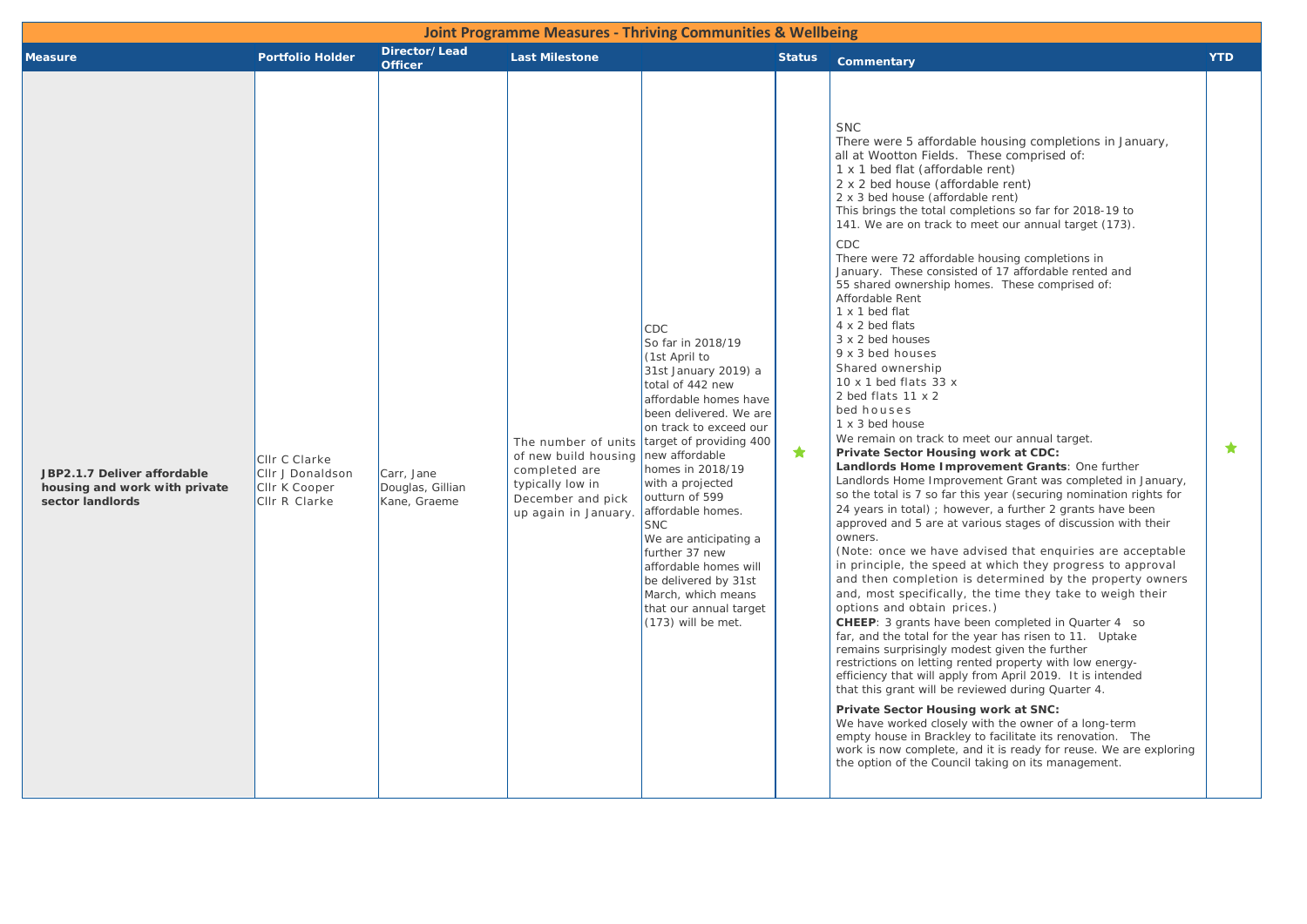|                                               |                                                                       |                                                                       |                                                                                                                                                                                                                                                                                                                                                                                                                                                                                                                                                                                                        | <b>Joint Programme Measures - Thriving Communities &amp; Wellbeing</b>                                                                                                                                  |            |                                                              |            |
|-----------------------------------------------|-----------------------------------------------------------------------|-----------------------------------------------------------------------|--------------------------------------------------------------------------------------------------------------------------------------------------------------------------------------------------------------------------------------------------------------------------------------------------------------------------------------------------------------------------------------------------------------------------------------------------------------------------------------------------------------------------------------------------------------------------------------------------------|---------------------------------------------------------------------------------------------------------------------------------------------------------------------------------------------------------|------------|--------------------------------------------------------------|------------|
| <b>Measure</b>                                | <b>Portfolio Holder</b>                                               | Director/Lead<br><b>Officer</b>                                       | <b>Last Milestone</b>                                                                                                                                                                                                                                                                                                                                                                                                                                                                                                                                                                                  | <b>Next Milestone</b>                                                                                                                                                                                   |            | <b>Status Commentary</b>                                     | <b>YTD</b> |
| JBP2.1.8 Deliver the welfare<br>reform agenda | Cllr J Donaldson<br>CIIr K Cooper<br>CIIr P Rawlinson<br>CIIr T Ilott | Douglas, Gillian<br>Green, Belinda<br>Hunkin, Andrew<br>Taylor, Adele | Universal Credit is<br>having an impact on<br>the workloads in<br>Benefits because of<br>the volume of<br>change data files we<br>are receiving the<br>Benefits team have<br>introduced a new way<br>of working to<br>improve on the<br>average time taken<br>to assess new claims<br>and changes. The<br>team are also<br>undertaking some<br>additional work to<br>look at the accuracy<br>of assessment to<br>ensure residents are<br>receiving the correct<br>benefit.<br>DWP have introduced<br>some changes to<br>Universal Credit which<br>have been briefed to<br>the team and to<br>partners. | The Universal Credit<br>project team is<br>meeting again in<br>February 19 to look<br>at the impact of UC<br>on residents. A work<br>plan will be agreed<br>based on the<br>outcomes of<br>the meeting. | $\bigstar$ | Welfare Reform agenda is being delivered and is on<br>target | ★          |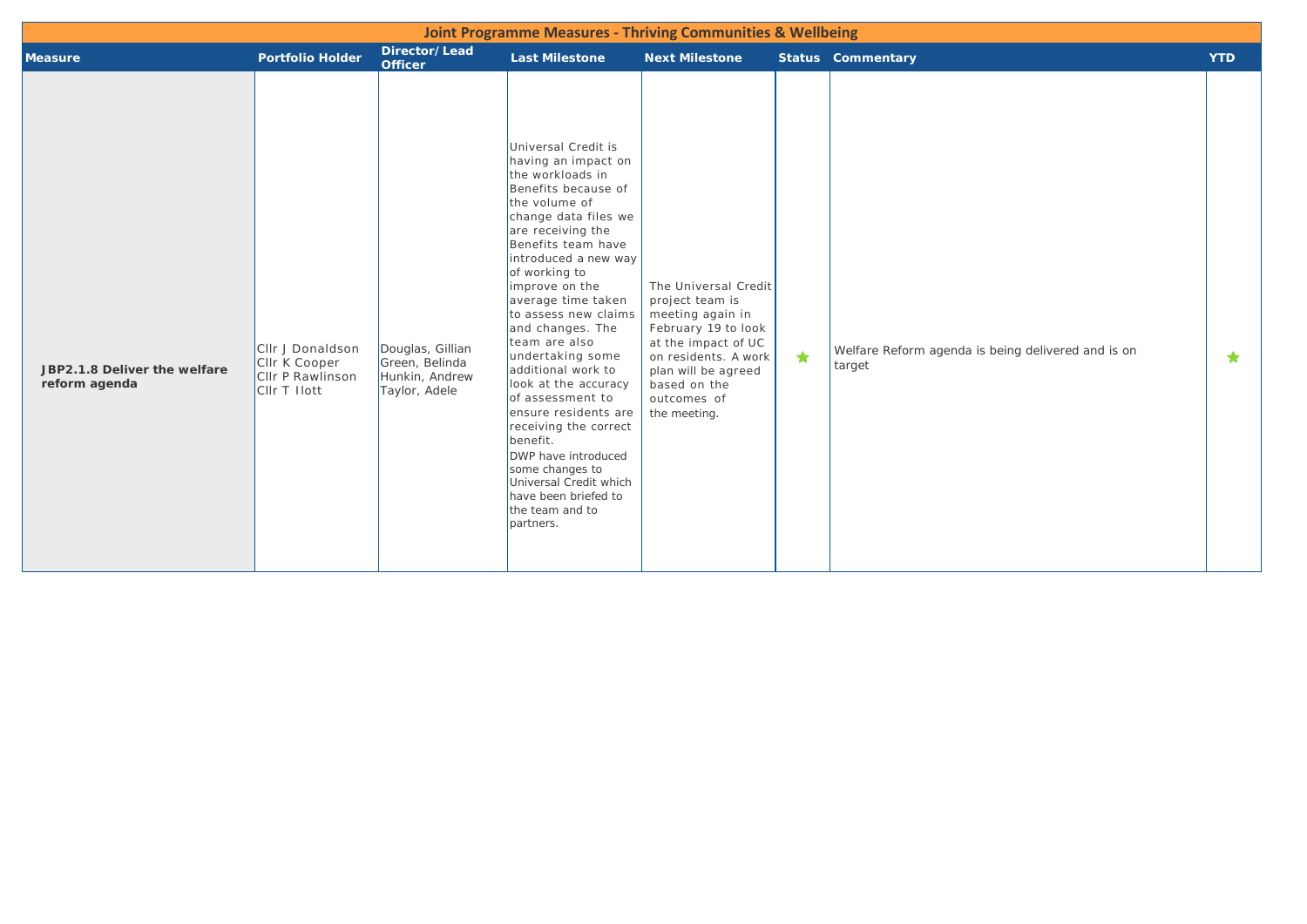| <b>Joint Programme Measures - District of Opportunity &amp; Growth</b> |                                                                                                                                                                                                                                                                                                                                                                                                                                                                                                                                                                             |                                                              |                                                                                                                                                                                                                                                             |                                                                                                                                                                                                                                                                             |                                                                                                                                                                                                                                                                                                                                                   |                                                                                                                                                                                                                                                                                                                                                                                                                                                                                                                               |            |  |  |  |  |
|------------------------------------------------------------------------|-----------------------------------------------------------------------------------------------------------------------------------------------------------------------------------------------------------------------------------------------------------------------------------------------------------------------------------------------------------------------------------------------------------------------------------------------------------------------------------------------------------------------------------------------------------------------------|--------------------------------------------------------------|-------------------------------------------------------------------------------------------------------------------------------------------------------------------------------------------------------------------------------------------------------------|-----------------------------------------------------------------------------------------------------------------------------------------------------------------------------------------------------------------------------------------------------------------------------|---------------------------------------------------------------------------------------------------------------------------------------------------------------------------------------------------------------------------------------------------------------------------------------------------------------------------------------------------|-------------------------------------------------------------------------------------------------------------------------------------------------------------------------------------------------------------------------------------------------------------------------------------------------------------------------------------------------------------------------------------------------------------------------------------------------------------------------------------------------------------------------------|------------|--|--|--|--|
|                                                                        | <b>Portfolio Holder</b>                                                                                                                                                                                                                                                                                                                                                                                                                                                                                                                                                     | Director/Lead<br><b>Officer</b>                              | <b>Last Milestone</b>                                                                                                                                                                                                                                       | <b>Next Milestone</b>                                                                                                                                                                                                                                                       | <b>Status Commentary</b>                                                                                                                                                                                                                                                                                                                          |                                                                                                                                                                                                                                                                                                                                                                                                                                                                                                                               | <b>YTD</b> |  |  |  |  |
| JBP3.1.1 Deliver innovative and<br>effective housing schemes           | We have developed a<br>protocol with Oxfordshire<br>County Council to assist<br>Intentionally homeless<br>families to become<br>tenancy ready with<br>Housing Options and<br><b>Children's Services</b><br>working together to<br>achieve this.<br>Carr, Jane<br>Work is still ongoing to<br>Cllr J Donaldson<br>Douglas, Gillian<br>quantify the social<br>Cllr K Cooper<br>Kane, Graeme<br>value of the proposed<br>community led<br>development and<br>complete development<br>appraisal work to<br>inform the valuation of<br>the council owned land<br>in Hook Norton. |                                                              | A report relating to the<br>proposed community<br>led housing<br>development is<br>scheduled for the<br>Executive meeting in<br>April.                                                                                                                      | $\bigstar$                                                                                                                                                                                                                                                                  | We will consider extending the time allowed in temporary<br>accommodation for vulnerable families who need additional<br>help to become tenancy ready. This will be monitored and<br>kept under review.<br>Work continues with Hook Norton Low Carbon to develop a<br>proposal for a community led housing development in Hook<br>Norton village. | $\star$                                                                                                                                                                                                                                                                                                                                                                                                                                                                                                                       |            |  |  |  |  |
| JBP3.1.2 Increase Tourism                                              | <b>CIIr L Pratt</b><br><b>Clir S Clarke</b>                                                                                                                                                                                                                                                                                                                                                                                                                                                                                                                                 | Carr, Jane<br>Feehily, Paul<br>Jolley, Robert<br>Newton, Jim | CDC- Promoted Monte<br>Carlo Rally in Banbury 31<br>Jan 2019.<br>Agreed Cherwell<br>content for Experience<br>Oxfordshire's Visitor<br>Guide 2019.<br>SNC- Work is<br>progressing in the<br>preparation of the new<br><b>SNC Country Pursuits</b><br>Guide. | SNC-Attending the<br>Northamptonshire<br>Heritage Forum meeting.<br>Preparations for<br>supporting the<br>Towcester Food<br>Festival taking place<br>in June 2019.<br>CDC - Finalise new<br>Service Level<br>Agreements with<br>Visitor Information<br>Centres (March 2019) | $\bigstar$                                                                                                                                                                                                                                                                                                                                        | SNC- Distribution of tourism guides to local sites continues.<br>Work is progressing in the preparation of the new SNC<br>Country Pursuits Guide.<br>CDC - Monte Carlo Rally was well-attended, boosting winter<br>trade for town centre hospitality venues.<br>Membership and day-to-day liaison with Experience Oxfordshire to<br>promote Cherwell as a visitor destination to support local<br>enterprise and jobs.<br>Contract management of Banbury and Bicester Visitor Information<br>Centres.                         | $\bigstar$ |  |  |  |  |
| JBP3.1.3 Deliver the masterplans<br>for the key economic centres       | CIIr C Clarke<br>CIIr R Clarke                                                                                                                                                                                                                                                                                                                                                                                                                                                                                                                                              | Carr, Jane<br>Feehily, Paul<br>Jolley, Robert<br>Newton, Jim | SNC - Business Support<br>given to 8 Business Start<br>Ups and 8 contacts<br>made/follow ups with<br>established businesses.<br>CDC - Job Fairs:<br>Promoted Banbury date<br>to employers.                                                                  | SNC - Job Club working<br>with Revenue and<br>Benefits on a<br>Recruitment evening<br>to promote SNC<br>vacancies and services<br>available at the Job<br>Club.<br>CDC - Banbury Job Fair:<br>Promote date to<br>employers and residents<br>8 <sup>th</sup> March           | $\bigstar$                                                                                                                                                                                                                                                                                                                                        | SNC - Continued support to pre-start and existing business with a<br>variety services and visits/meetings.<br>CDC - Banbury Business Improvement District (BID): Continued<br>support to the manager and Board.<br>100+ businesses contacted with invitations to register for Banbury<br>Job Fair, with 19 of 26 business stands currently signed up for<br>Banbury Job Fair.<br>Banbury Driving Test Centre: Facilitate the identification of new<br>premises Waste Depot in Bicester: Contribute to search for new<br>site. | $\bigstar$ |  |  |  |  |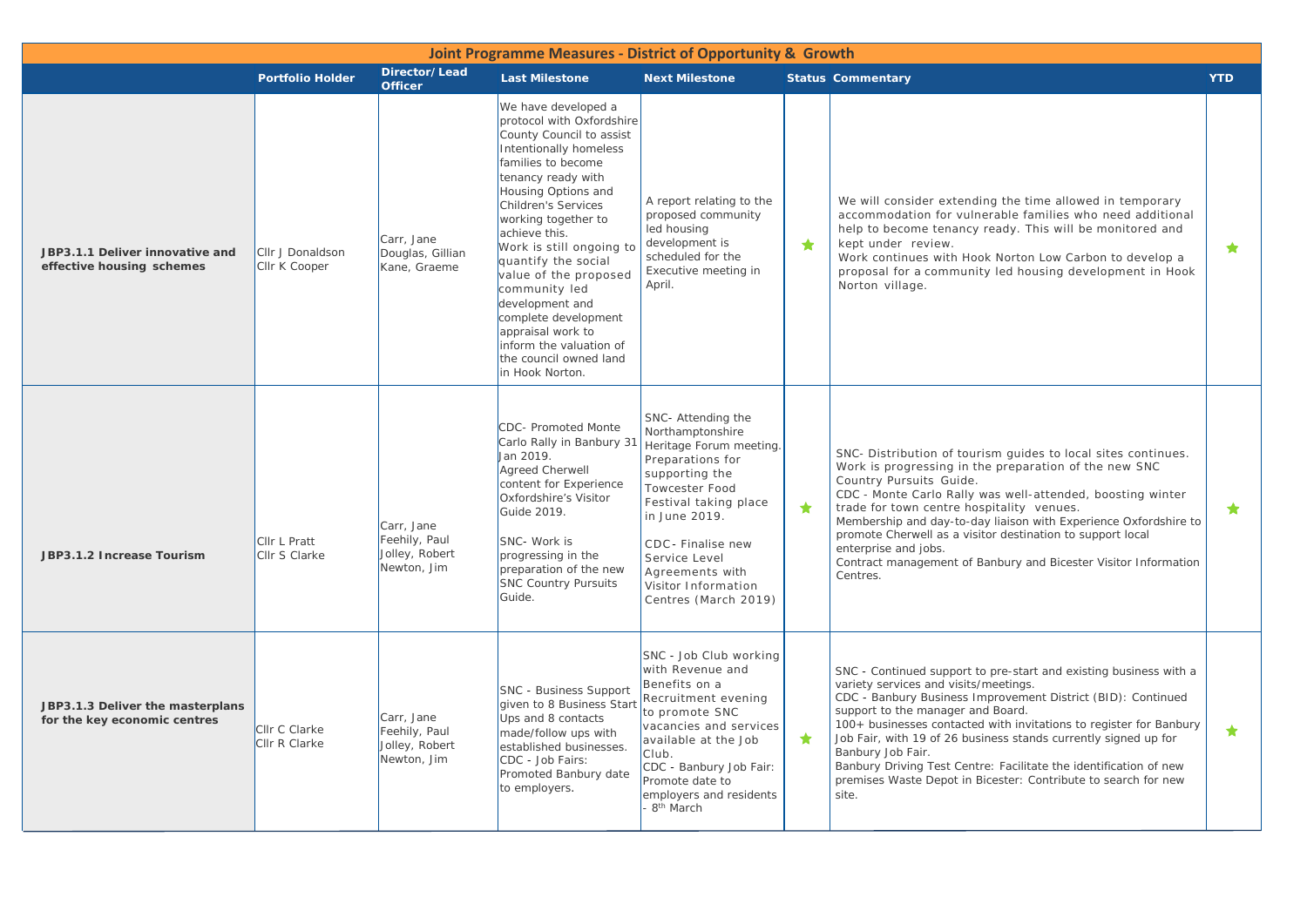|                                                                                                            |                                |                                                                                              | <b>Joint Programme Measures - District of Opportunity &amp; Growth</b>                                                                                                                                                                                                                                                                                                                                                                        |                                                                                                                                                                                                                                                                                                                                                                                                                                                                                                                                                                                               |   |                                                                                                                                                                                                                                                                                                                                                                                                                                                                                                      |            |
|------------------------------------------------------------------------------------------------------------|--------------------------------|----------------------------------------------------------------------------------------------|-----------------------------------------------------------------------------------------------------------------------------------------------------------------------------------------------------------------------------------------------------------------------------------------------------------------------------------------------------------------------------------------------------------------------------------------------|-----------------------------------------------------------------------------------------------------------------------------------------------------------------------------------------------------------------------------------------------------------------------------------------------------------------------------------------------------------------------------------------------------------------------------------------------------------------------------------------------------------------------------------------------------------------------------------------------|---|------------------------------------------------------------------------------------------------------------------------------------------------------------------------------------------------------------------------------------------------------------------------------------------------------------------------------------------------------------------------------------------------------------------------------------------------------------------------------------------------------|------------|
|                                                                                                            | <b>Portfolio Holder</b>        | Director/Lead<br><b>Officer</b>                                                              | <b>Last Milestone</b>                                                                                                                                                                                                                                                                                                                                                                                                                         | <b>Next Milestone</b>                                                                                                                                                                                                                                                                                                                                                                                                                                                                                                                                                                         |   | <b>Status Commentary</b>                                                                                                                                                                                                                                                                                                                                                                                                                                                                             | <b>YTD</b> |
| JBP3.1.4 Increase employment at<br>strategic employment sites,<br>promote investments & business<br>growth | CIIr L Pratt<br>Cllr S Clarke  | Carr, Jane<br>Feehily, Paul<br>Jolley, Robert<br>Newton, Jim                                 | SNC - 3 SNC Job Club<br>members supported<br>back into work. Local<br>businesses continue<br>to use the job club as<br>a way of promoting<br>their vacancies.<br>CDC- Cherwell<br><b>Business Awards:</b><br>Encouraged final<br>nominations (by 6th<br>January) and<br>applications (by 31st<br>January).<br>24 detailed<br><b>Business Enquiries;</b><br>responding<br>promptly to all.                                                     | CDC- Cherwell<br>Industrial<br>Strategy staff<br>workshop - 27th<br>February.<br><b>Business Enquiries:</b><br>Respond promptly to<br>Respond to key<br>employment related<br>planning<br>applications.<br>SNC- Supporting<br>Revenue Benefits with<br>a recruitment fair to<br>promote SNC<br>vacancies.<br>Meeting Oclaro<br>at Caswell Science<br>and Technology<br>Park, to discuss<br>merger and future<br>inward investment<br>plans and<br>challenges faced<br>with growth of<br>business. SNC Job<br>Club supporting<br>Oclaro to recruit<br>new staff for their<br>production lines. | ★ | <b>SNC</b><br>Job Clubs supporting Revenue Benefits and Oclaro at Caswell<br>Science and Technology Park with a recruitment of new staff.<br>Delivered Civic event for the Celebration of Mercedes- AMG PETRONAS<br>Motorsport winning 5th FIA Formula One Constructors' World<br>Championship.<br>CDC<br>Cherwell Industrial Strategy; continued development of<br>workshop programme Work Experience.<br>Provided a 2-week placement for college Business<br>student - to support future workforce | $\star$    |
| JBP3.1.5 Delivery against Local<br>Plans for CDC & SNC                                                     | CIIr C Clarke<br>Cllr R Clarke | Bowe, Andrew<br>Carr, Jane<br>Darcy, Andy<br>Feehily, Paul<br>Newton, Jim<br>Peckford, David | SNC: The Plan was<br>approved for<br>submission by Full<br>Council on January<br>14th, 2019. The<br>Council has<br>successfully<br>appointed a<br>programme officer<br>to work with the<br>Council and Planning<br>Inspectorate on the<br>examination of the<br>Plan.<br>CDC: The Planning<br>Policy team is<br>preparing for the<br>Public Hearings for<br>the Partial Review<br>of the Local Plan<br>due to take place in<br>February 2019. | SNC: The Council is<br>working with the<br>Programme Officer<br>and Planning<br>Inspectorate to agree<br>dates for the<br>examination.<br>CDC: The<br>timetable for the<br>completion of the<br>Examination of the<br>Partial Review of the<br>Local Plan is in the<br>control of the<br>Planning<br>Inspectorate.<br>Following public<br>hearings in February,<br>the Council will need<br>to wait for the<br>Inspector's findings<br>before determining<br>how to proceed.                                                                                                                  | ★ | SNC: Preparation of the Plan is progressing to agreed timescales. It<br>is hoped to secure dates for the examination to take place in early<br>summer 2019.<br>CDC: Public Hearings for the Partial Review of the Local Plan will take<br>place in February 2019. An issues consultation for the Oxfordshire<br>Plan 2050 also commences in February.                                                                                                                                                | $\star$    |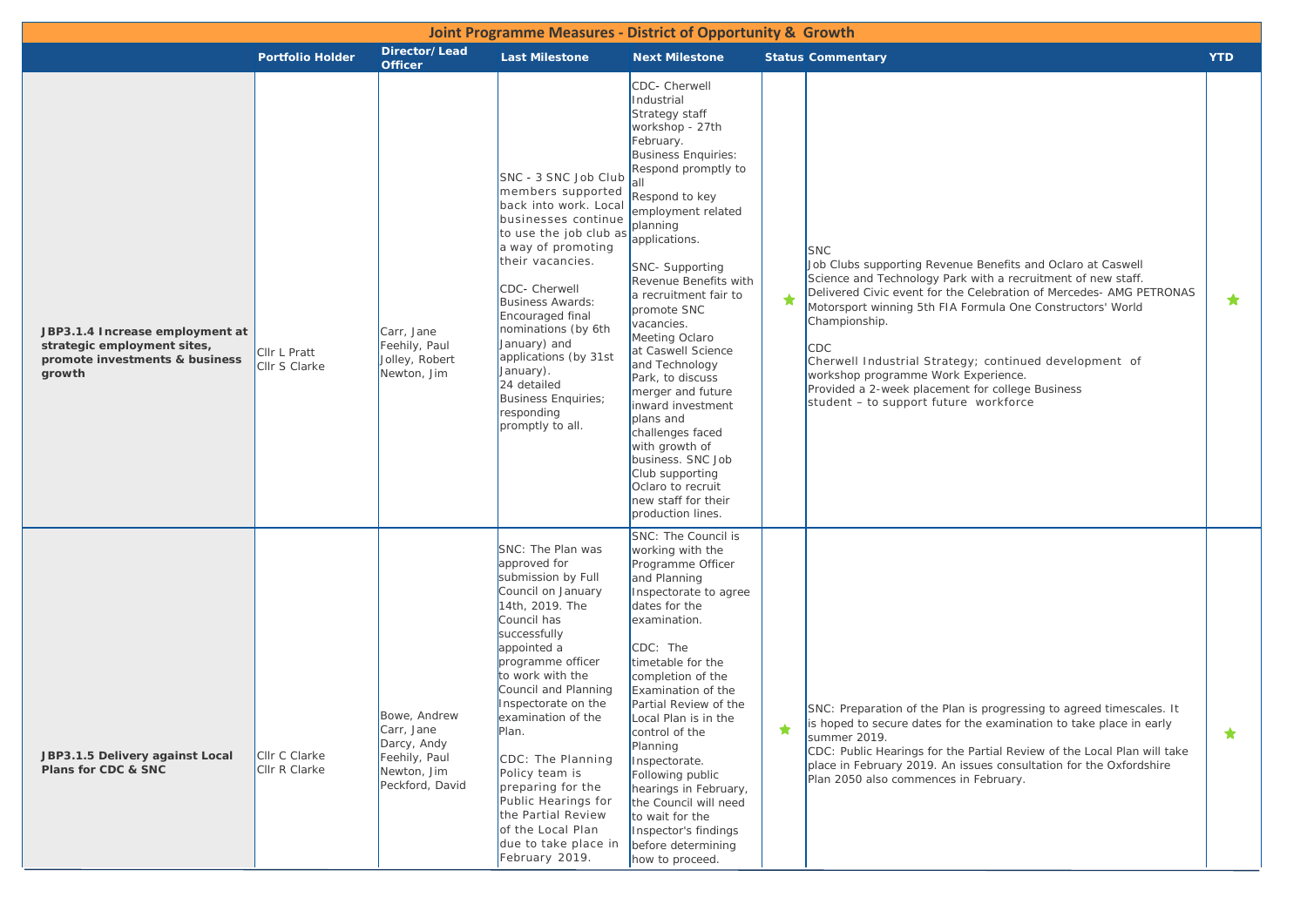|                                           |     |                                 |                                 |               | Joint KPIs - Protected, Green and Clean |                                                                                                                                                                                                                                       |                      |                             |            |
|-------------------------------------------|-----|---------------------------------|---------------------------------|---------------|-----------------------------------------|---------------------------------------------------------------------------------------------------------------------------------------------------------------------------------------------------------------------------------------|----------------------|-----------------------------|------------|
| <b>Measure</b>                            |     | <b>Council Portfolio Holder</b> | Director/Lead<br><b>Officer</b> | <b>Result</b> | Target                                  | Status Commentary                                                                                                                                                                                                                     | YTD<br><b>Result</b> | <b>YTD</b><br><b>Target</b> | <b>YTD</b> |
| JBP1.2.1C % Waste Recycled &<br>Composted | CDC | <b>CIIr D Pickford</b>          | Kane, Graeme<br>Potter, Ed      | 47.95%        | 47.97%                                  | Recycling rate is down by 1.9% compared to<br>last year this is mainly due to the hot<br>summer and reduced garden waste. The<br>team are currently promoting recycling in the<br>low participation areas of Banbury and<br>Bicester. | 55.22%               | 56.25%                      |            |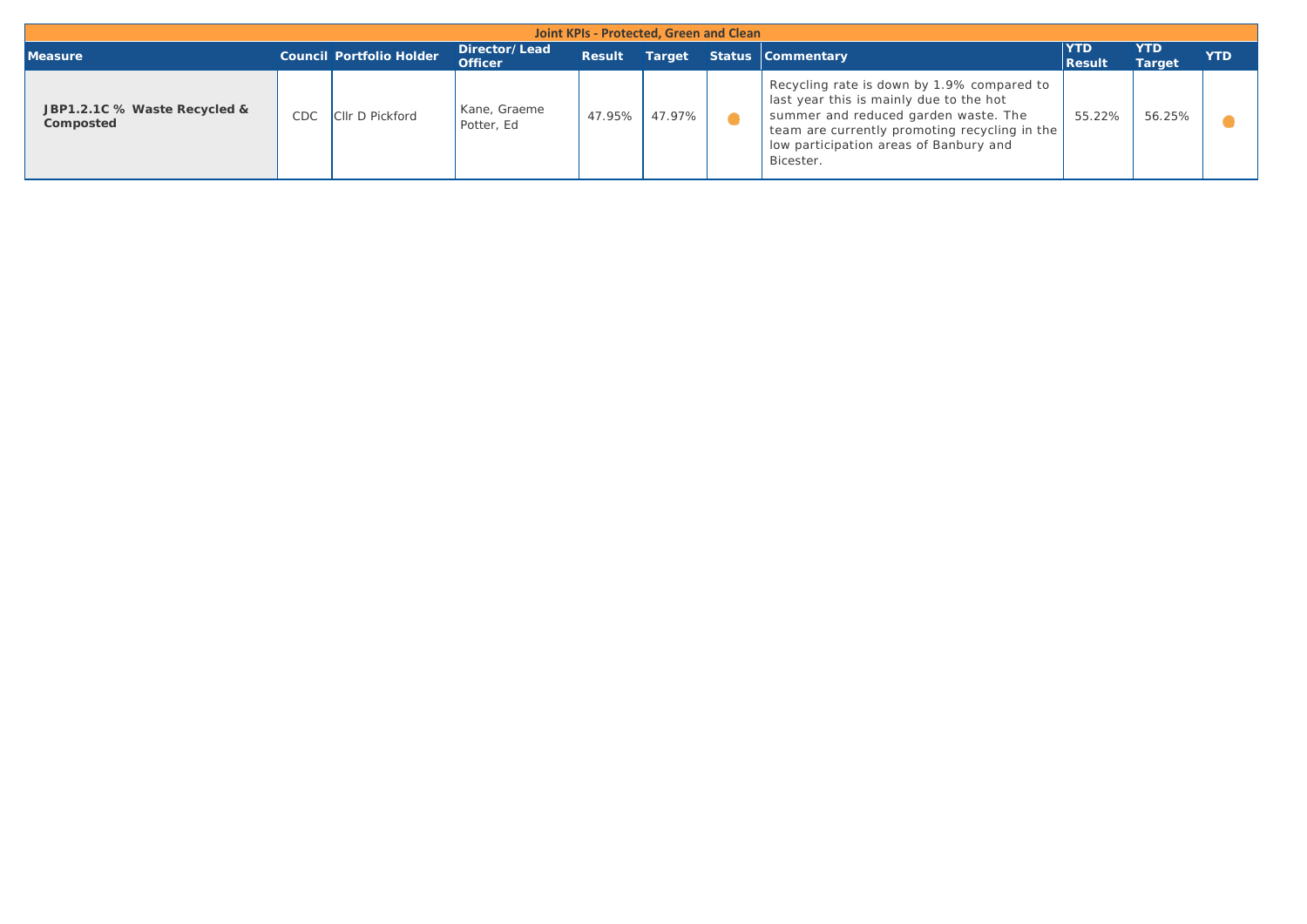|                                                                                    | <b>Joint KPIs - Thriving Communities &amp; Wellbeing</b> |                                 |                                  |               |       |    |                                                                                                                                                                                                                                                                                                                                                                                                                                                                                                                                                                                                                                                                                                               |                             |                             |            |
|------------------------------------------------------------------------------------|----------------------------------------------------------|---------------------------------|----------------------------------|---------------|-------|----|---------------------------------------------------------------------------------------------------------------------------------------------------------------------------------------------------------------------------------------------------------------------------------------------------------------------------------------------------------------------------------------------------------------------------------------------------------------------------------------------------------------------------------------------------------------------------------------------------------------------------------------------------------------------------------------------------------------|-----------------------------|-----------------------------|------------|
| <b>Measure</b>                                                                     |                                                          | <b>Council Portfolio Holder</b> | Director/Lead<br><b>Officer</b>  | <b>Result</b> |       |    | <b>Target Status Commentary</b>                                                                                                                                                                                                                                                                                                                                                                                                                                                                                                                                                                                                                                                                               | <b>YTD</b><br><b>Result</b> | <b>YTD</b><br><b>Target</b> | <b>YTD</b> |
| JBP2.2.1C Number of households<br>living in Temporary<br><b>Accommodation (TA)</b> | CDC                                                      | Cllr J Donaldson                | Douglas, Gillian<br>Kane, Graeme | 27.00         | 43.00 | ★. | The Housing Team continue to successfully work<br>to prevent and relieve homelessness minimizing<br>the demand for temporary accommodation. The<br>units are also managed to ensure those placed<br>receive suitable offers to permanent<br>accommodation keeping the time spent in<br>temporary housing to a minimum.                                                                                                                                                                                                                                                                                                                                                                                        | 27.00                       | 43.00                       | ★          |
| JBP2.2.2C Average time taken to<br>process Housing Benefit new<br>claims           | <b>CDC</b>                                               | CIIr T Ilott                    | Green, Belinda<br>Taylor, Adele  | 13.07         | 15.00 | ★  | The average time taken to process New<br>Claims for the month of January 2019 is<br>13.07 days. Following a change in our<br>process' this has reduced from 18.31 days<br>for the month of December 2018 and is<br>within our target of 15 days. We will continue<br>to monitor New Claims on a daily basis to<br>help to ensure the direction of travel<br>continues below our 15-day target. The<br>national average for processing New Claims<br>is 22 days.                                                                                                                                                                                                                                               | 14.67                       | 15.00                       | ★          |
| JBP2.2.3C Average time taken to<br>process Housing Benefit change<br>events        | CDC                                                      | CIIr T Ilott                    | Green, Belinda<br>Taylor, Adele  | 9.77          | 8.00  |    | The average time taken to process change in<br>detail for the month of January 2019 is 9.77 days<br>against our target of 8 days.<br>Following changes to our work practices last<br>month the average time taken to process<br>change in details is heading in the right<br>direction reducing from 11.61 for the month<br>of December 2018 to 9.77 days. We are<br>continuing to monitor our work on a daily<br>basis to help to continue to reduce our<br>processing times to work within our target of<br>8 days. We continue to consider our<br>resources with the allocation of the work<br>daily with the increasing volumes of changes<br>received following the introduction of<br>Universal Credit. | 8.29                        | 8.00                        |            |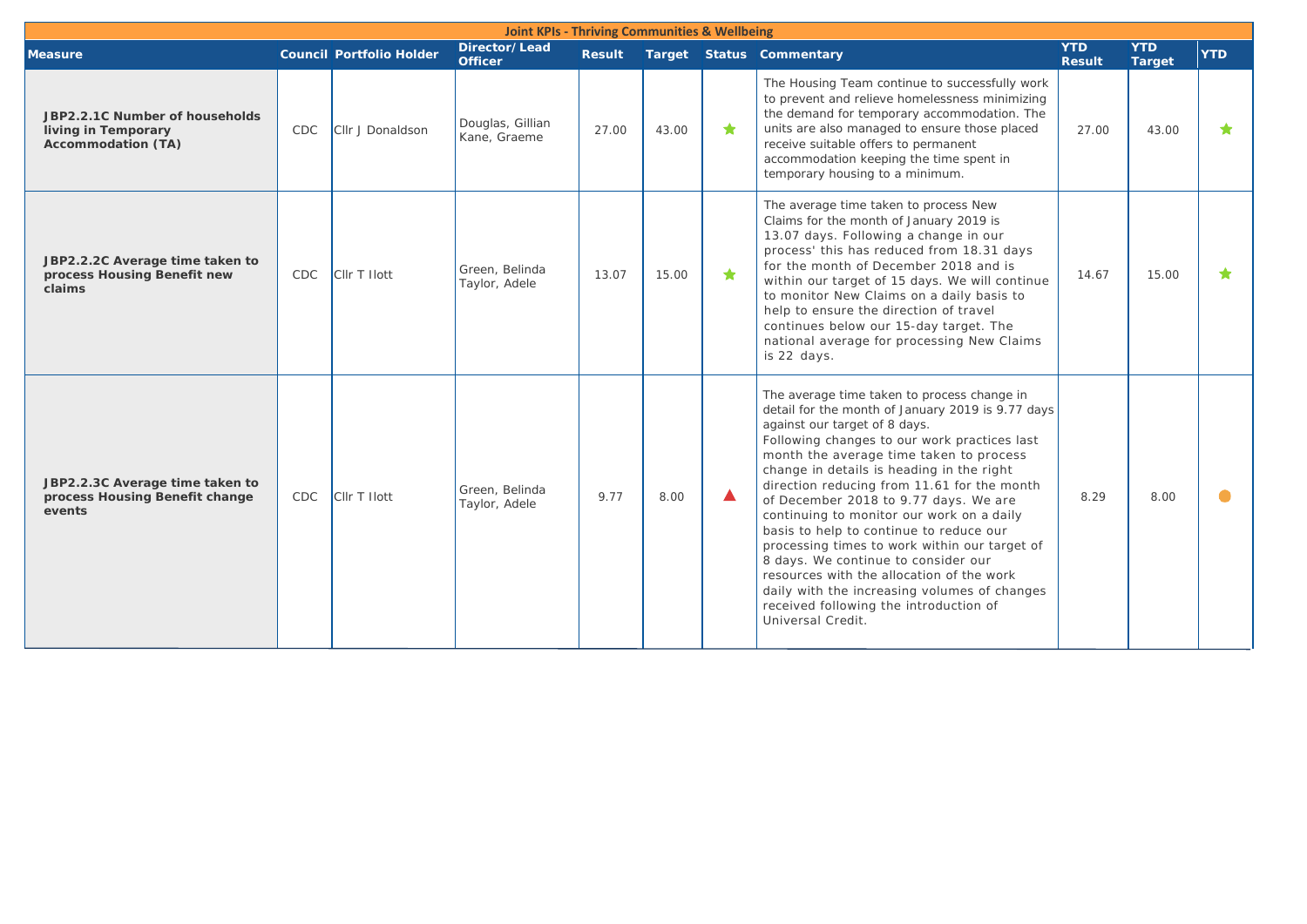| <b>Joint KPIs - Thriving Communities &amp; Wellbeing</b>                |            |                                 |                                 |                 |       |   |                                                                                                                                                                                                                                                                                                                                                                                                                                                                                                                                                                                                                                                                                                                                                                                                    |                             |                             |            |
|-------------------------------------------------------------------------|------------|---------------------------------|---------------------------------|-----------------|-------|---|----------------------------------------------------------------------------------------------------------------------------------------------------------------------------------------------------------------------------------------------------------------------------------------------------------------------------------------------------------------------------------------------------------------------------------------------------------------------------------------------------------------------------------------------------------------------------------------------------------------------------------------------------------------------------------------------------------------------------------------------------------------------------------------------------|-----------------------------|-----------------------------|------------|
| <b>Measure</b>                                                          |            | <b>Council Portfolio Holder</b> | Director/Lead<br><b>Officer</b> | <b>Result</b>   |       |   | <b>Target Status Commentary</b>                                                                                                                                                                                                                                                                                                                                                                                                                                                                                                                                                                                                                                                                                                                                                                    | <b>YTD</b><br><b>Result</b> | <b>YTD</b><br><b>Target</b> | <b>YTD</b> |
| JBP2.2.5C Number of visits/usages<br>of District Leisure Centres        | <b>CDC</b> | Cllr G Reynolds                 | Didcock, Liam<br>Kane, Graeme   | 157,823 129,105 |       | ★ | Throughputs within the Cherwell Leisure Centre's<br>demonstrated an overall strong performance<br>compared to the same period last year, there<br>was an overall throughput of 143,506, against<br>157,823vin 2019. leading the way was Spiceball<br>Leisure Centre with an increase of 5,500 on the<br>previous year. Whiteland's Sports Ground and<br>Stratfield Brake Sports Ground showed an<br>increase of circa 5,000 and 2,300 respectively.<br>Woodgreen Leisure Centre and Kidlington Leisure<br>Centre showed an increase of around 800 and<br>1,200 on January 2018. Both NOA and Cooper<br>showed a decrease of 200 and 1000, however<br>this can be attributed to some club cancellations<br>a 'one off' and inclement weather conditions<br>meaning outside pitched were unplayable. | 1,409,579 1,262,077         |                             |            |
| JBP2.2.6C % of Council Tax<br>collected, increasing Council Tax<br>base | <b>CDC</b> | Cllr T Hott                     | Green, Belinda<br>Taylor, Adele | 9.42%           | 9.25% | ★ | In month collection is up by nearly £44K from<br>December and apart from a dip in December<br>has consistently increased month on month<br>since June. We are continuing to issue<br>recovery to increase collection and are<br>focusing on accounts with enforcement action<br>to maximise collection. Outstanding<br>correspondence has also reduced, and<br>incoming correspondence is being processed<br>in just under 3 weeks, this has enabled us to<br>bill customers quicker in order to receive<br>Council Tax Payments in a timely manner.                                                                                                                                                                                                                                               | 93.23%                      | 95.75%                      |            |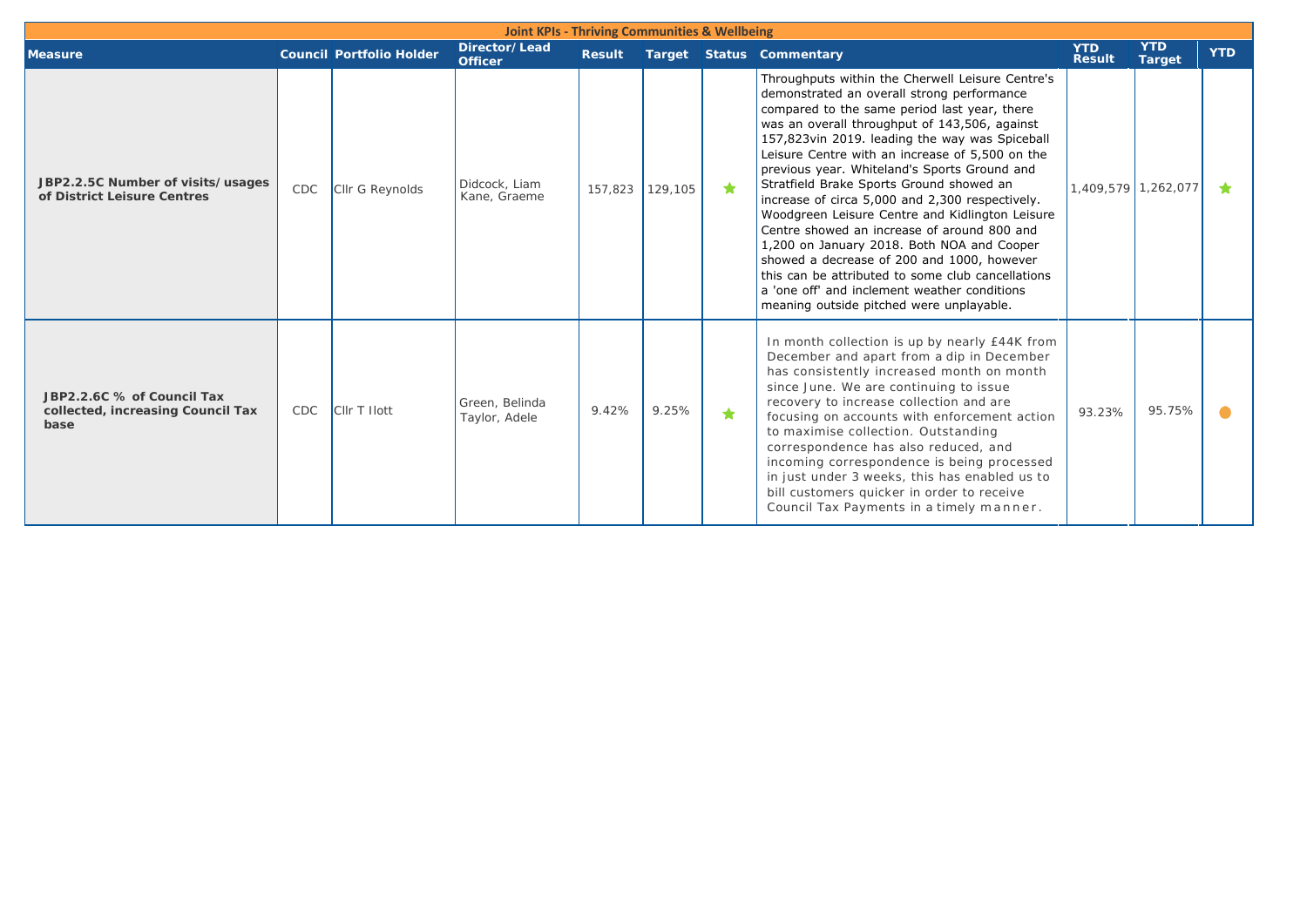| <b>Joint KPIs - Thriving Communities &amp; Wellbeing</b>         |            |                                 |                                 |               |       |  |                                                                                                                                                                                                                                                                                                                                                                                                                                            |                             |                             |            |
|------------------------------------------------------------------|------------|---------------------------------|---------------------------------|---------------|-------|--|--------------------------------------------------------------------------------------------------------------------------------------------------------------------------------------------------------------------------------------------------------------------------------------------------------------------------------------------------------------------------------------------------------------------------------------------|-----------------------------|-----------------------------|------------|
| <b>Measure</b>                                                   |            | <b>Council Portfolio Holder</b> | Director/Lead<br><b>Officer</b> | <b>Result</b> |       |  | <b>Target Status Commentary</b>                                                                                                                                                                                                                                                                                                                                                                                                            | <b>YTD</b><br><b>Result</b> | <b>YTD</b><br><b>Target</b> | <b>YTD</b> |
| JBP2.2.7C % of Business Rates<br>collected, increasing NNDR base | <b>CDC</b> | <b>CIIr T Ilott</b>             | Green, Belinda<br>Taylor, Adele | 8.38%         | 7.75% |  | We are processing all correspondence within<br>2 weeks which has enabled us to bill<br>customers quicker in order to receive<br>Business Rates Payments in a timely manner.<br>We are also proactively contacting customers<br>by phone in order to chase unpaid<br>instalments prior to formal recovery taking<br>place. In addition, we will be concentrating<br>on accounts at Liability Order stage onwards<br>to maximise collection. | 93.30%                      | 93.75%                      |            |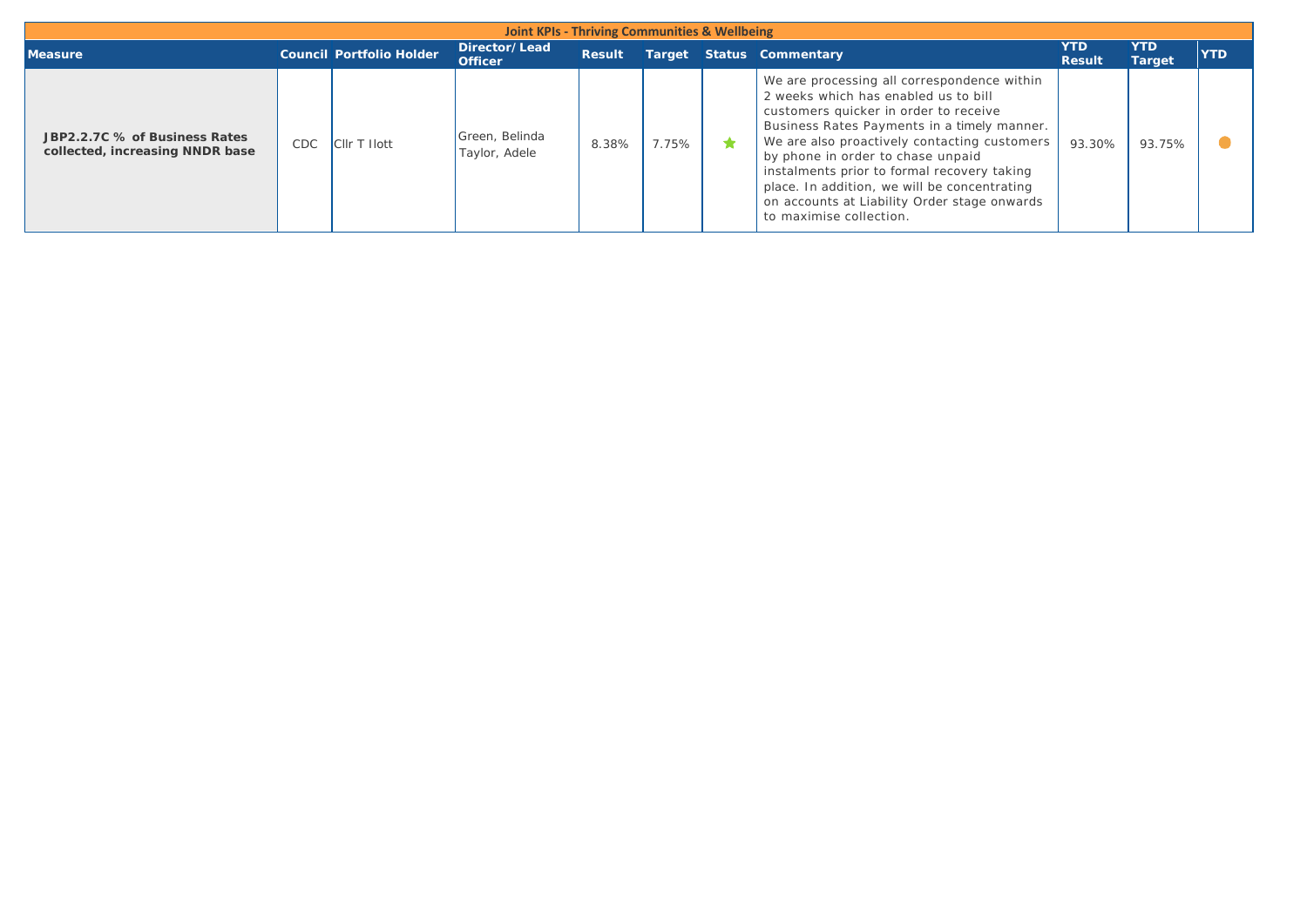| <b>Joint KPIs - District of Opportunity &amp; Growth</b>                |            |                                 |                                   |               |        |               |                                                                                                                                                                                                                                                                                                                                                                         |                             |                             |            |
|-------------------------------------------------------------------------|------------|---------------------------------|-----------------------------------|---------------|--------|---------------|-------------------------------------------------------------------------------------------------------------------------------------------------------------------------------------------------------------------------------------------------------------------------------------------------------------------------------------------------------------------------|-----------------------------|-----------------------------|------------|
| <b>Measure</b>                                                          |            | <b>Council Portfolio Holder</b> | Director/Lead<br><b>Officer</b>   | <b>Result</b> | Target | <b>Status</b> | Commentary                                                                                                                                                                                                                                                                                                                                                              | <b>YTD</b><br><b>Result</b> | <b>YTD</b><br><b>Target</b> | <b>YTD</b> |
| JBP3.2.1C % Major planning<br>applications processed within 13<br>weeks | <b>CDC</b> | Cllr C Clarke                   | Feehily, Paul<br>Seckington, Paul | 67%           | 60%    | $\bullet$     | 3 Major Planning Applications were<br>determined during January.<br>2 were determined within the target period or<br>agreed time frame.<br>As such 66.67% of Major applications have<br>been determined within time this month and<br>our target of determining more than 60% of<br>Major Applications within the target<br>timeframe has been met.                     | 85%                         | 60%                         | ★          |
| JBP3.2.4C % of Non-major<br>applications processed within 8<br>weeks    | <b>CDC</b> | Cllr C Clarke                   | Feehily, Paul<br>Seckington, Paul | 96%           | 70%    | $\bigstar$    | 106 Non-Major planning applications were<br>determined during January and 102 were<br>determined within the target period or<br>agreed timeframe. As such, 96.23% of Non-<br>Major applications have been determined<br>within time this month and our target of<br>determining more than 70% of Non-Major<br>Applications within the target timeframe has<br>been met. | 91%                         | 70%                         | ★          |
| JBP3.2.2C % Non-Major planning<br>appeal decisions allowed              | <b>CDC</b> | Cllr C Clarke                   | Feehily, Paul<br>Seckington, Paul | 1%            | 10%    | $\bigstar$    | 106 Non-Major applications were determined<br>during January and 1 Non-Major Planning<br>Appeal was allowed by the Planning<br>Inspectorate. Therefore, we are achieving our<br>target of less than 10% of Non-Major<br>Planning Appeals allowed by the Planning<br>Inspectorate has been met this month.                                                               | 1%                          | 10%                         | ÷          |
| JBP3.2.3C % Planning<br>enforcement appeal decisions<br>allowed         | <b>CDC</b> | Cllr C Clarke                   | Feehily, Paul<br>Seckington, Paul | 0%            | 10%    | $\star$       | There were 5 Planning Enforcement Notices<br>issued during January, but no Planning<br>Enforcement Appeals determined by the<br>Planning Inspectorate. Therefore, the target<br>of having less than 10% of Planning<br>Enforcement Appeals allowed by the Planning<br>Inspectorate in any given month has been<br>met.                                                  | 0%                          | 10%                         | ★          |